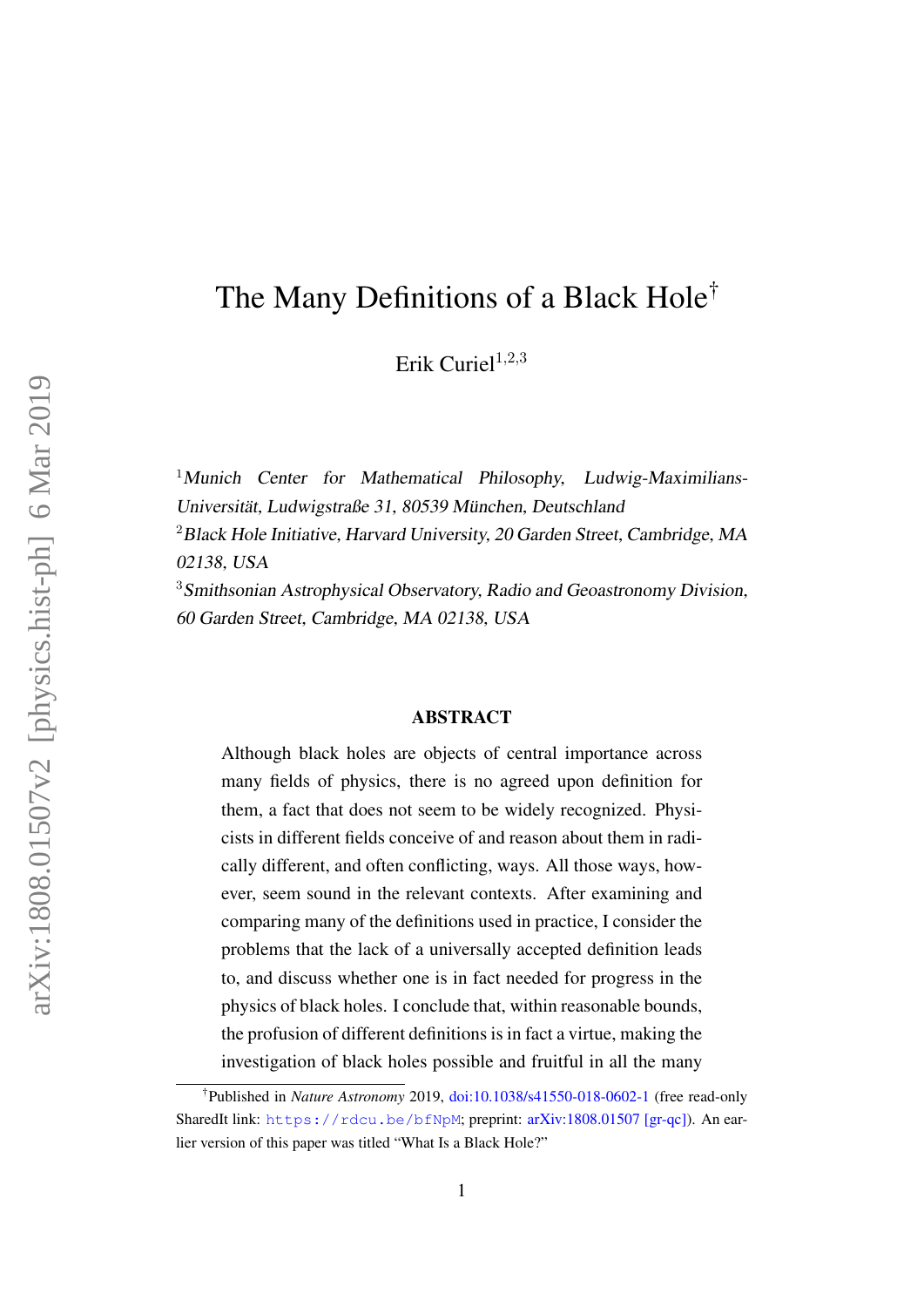different kinds of problems about them that physicists consider, although one must take care in trying to translate results between fields.

#### The Question

What is a black hole? That may seem an odd question. Given the centrality of black holes to theoretical work across many fields of physics today, how can there be any uncertainty about it? Black holes (and their analogues) are objects of theoretical study in almost everything from optics to solid-state to superfluids to ordinary hydrodynamics and thermodynamics to high-energy particle physics to astrophysics to cosmology to classical, semi-classical and quantum gravity; and of course they are central subjects of observational work in much of astronomy. That fact perhaps provides part of the answer about the uncertainty: there is not so much uncertainty about a single, canonical answer, but rather there are too many good possible answers to the question, not all consistent with each other. That is what makes the question of interest. There is likely no other physical system of fundamental importance about which so many different answers are to be had for its definition, and so many reasons to be both satisfied and dissatisfied with all of them. Beatrice Bonga, a theoretical physicist, summed up the situation admirably (personal communication): "Your five word question is surprisingly difficult to answer . . . and I definitely won't be able to do that in five words." (From hereon, when I quote someone without giving a citation, it should be understood that the source is personal communication.)

The question is not only interesting (and difficult) in its own right. It is also important, both for practical reasons and for foundational ones. The fact that there are so many potentially good answers to it, and seemingly little recognition across the fields that each relies on its own peculiar definition (or small set of definitions), leads to confusion in practice. Indeed, I first began to think deeply about the question when I noticed, time and again, disagreements between physicists about what to my mind should have been basic points about black holes all would agree on. I subsequently traced the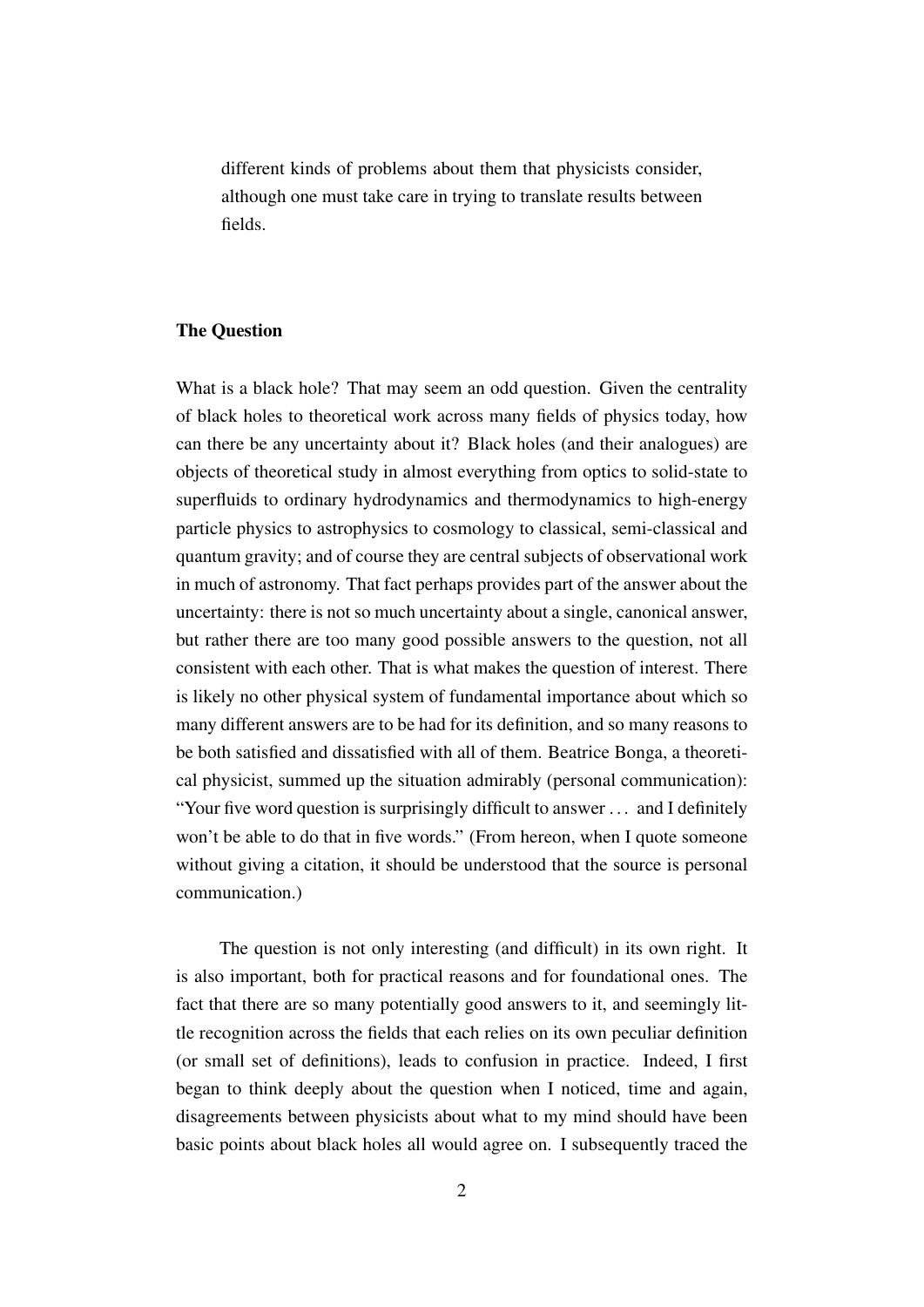root of the disagreements to the fact that the physicists, generally from different fields (or even only different subfields within the same field, such as different approaches to quantum field theory on curved spacetime), were implicitly using their own definition of a black hole, which did not square easily with that of the others in the conversation. Different communities in physics simply talk past each other, with all the attendant difficulties when they try to make fruitful contact with one another, whether it be for the purposes of exploratory theoretical work, of concrete observational work, or of foundational investigations. (Ashtekar and Krishnan<sup>[1](#page-29-0)</sup> in a review of work on isolated horizons give the only discussion I know in the literature on this exact issue, that different fields of physics use different definitions and conceptions of a black hole.)

The profusion of possible definitions raises problems that are especially acute for foundational work. The ground-breaking work of Hawking<sup>[2,](#page-29-1)[3](#page-29-2)</sup> concluded that, when quantum effects are taken into account, black holes should emit thermalized radiation like an ordinary blackbody. This appears to point to a deep and hitherto unsuspected connection among our three most fundamental, deeply entrenched theories, general relativity, quantum field theory, and thermodynamics. Indeed, black hole thermodynamics and results concerning quantum fields in the presence of strong gravitational fields more generally are without a doubt the most widely accepted, most deeply trusted set of conclusions in theoretical physics in which those theories work together in seemingly fruitful harmony. This is especially remarkable when one reflects on the fact that we have absolutely no experimental or observational evidence for any of it, nor hope of gaining empirical access any time soon to the regimes where such effects may appreciably manifest themselves.

All is not as rosy, however, as that picture may paint it. Those results come from taking two theories (general relativity and quantum field theory), each of which is in manifest conceptual and physical tension with the other in a variety of respects, and each of which is more or less well understood and supported in its own physical regime radically separated from that of the other, and attempting to combine them in novel ways guided by little more than physical intuition (which differs radically from physicist to physicist)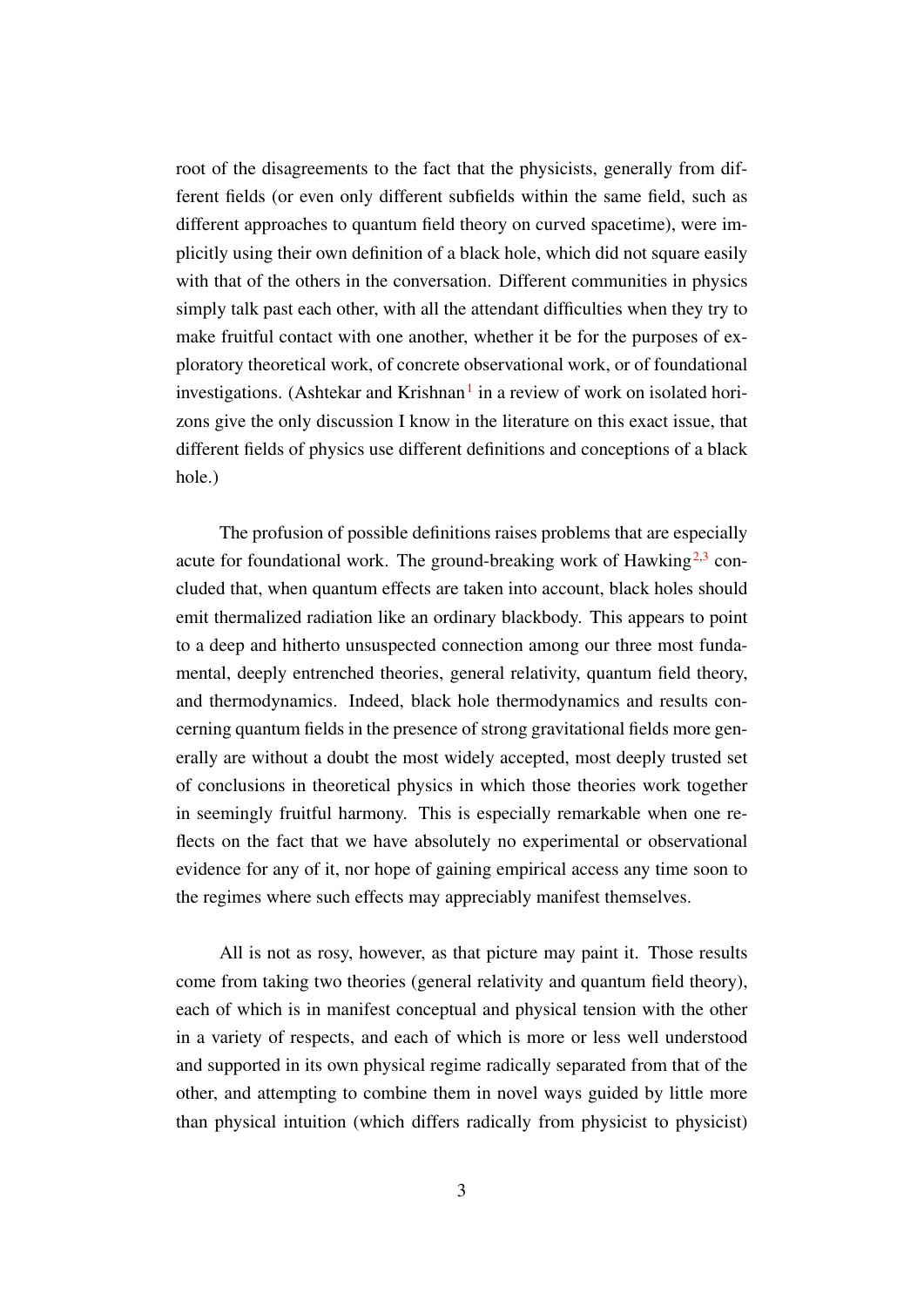and then to extend that combination into regimes we have no hard empirical knowledge of whatsoever. It is far from clear, however, among many other issues, what it may mean to attribute thermodynamical properties to black holes.<sup>[4](#page-29-3)</sup> The problem is made even more acute when one recognizes that the attribution suffers of necessity the same ambiguity as does the idea of a black hole itself. Attempts to confront such fundamental problems as the Information-Loss Paradox<sup>[5,](#page-29-4)[6](#page-30-0)</sup> are in the same boat. Since almost all hands agree that black hole thermodynamics provides our best guide for clues to a successful theory of quantum gravity, it would be useful to know what exactly those clues are. Thus, it behooves us to try to get clear on what black holes are.

I shall speak in this essay as though the task is to provide a definition, in perhaps something like a logical sense, for black holes. In their daily practice, I suspect most physicists do not think in those terms, having rather more or less roughly delineated conceptions they rely on in their work, a picture of what they mean by "black hole". Nonetheless, for ease of exposition, I will continue to speak of definitions.

#### The History

In the 1960s, our understanding of general relativity as a theory experienced a revolution at the hands of Penrose, Hawking, Geroch, Israel, Carter and others, with the development of novel techniques in differential topology and geometry to characterize the global structure of relativistic spacetimes in ways not tied to the specifics of particular solutions and independent of the assumption of high degrees of symmetry. This work in part originated with the attempt to understand the formation of singularities and the development of the causal structure of spacetime during the gravitational collapse of massive bodies such as stars. It culminated in the classic definition of a black hole as an event horizon (the boundary of what is visible from, and therefore what can in principle escape to, "infinity"), the celebrated singularity theorems of Penrose, Hawking, and Geroch, the No-Hair theorems of Israel, Carter and others, Penrose's postulation of the Cosmic Censorship Hypothesis, the demonstration that trapped surfaces (close cousins to event horizons) will form under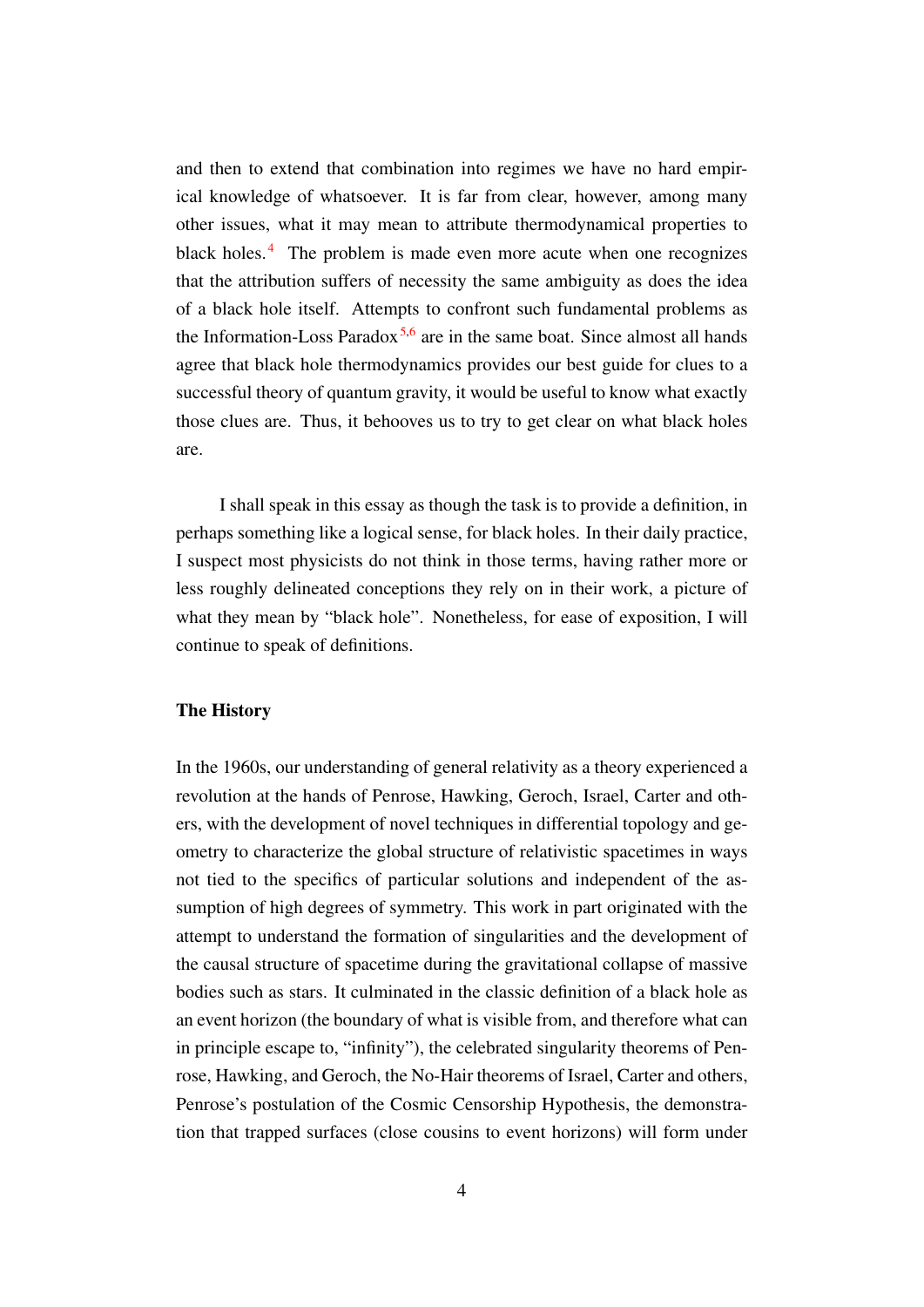generic conditions during gravitational collapse, and many other results in classical general relativity that today ground and inform every aspect of our understanding of relativistic spacetimes. (For those interested in the fascinating history of the attempts to understand black-hole solutions to the Einstein field equation before the 1960s, see Earman<sup>[7](#page-30-1)</sup>, Earman and Eisenstadt<sup>[8](#page-30-2)</sup>, and Eisenstadt<sup>[9](#page-30-3)</sup>.)

Among the community of physicists steeped in classical general relativity, exemplified by the groups associated with John Wheeler at Princeton and Dennis Sciama at Cambridge, this was heady stuff. According to active participants of those groups at the time, no one in that community had the least doubt about what black holes were and that they existed.

It was otherwise with astrophysics and more traditional cosmology in the 1960s. There was controversy about whether or not to take seriously the idea that black holes were relevant to real-world physics. For many, black holes were just too weird—according to the relativists' definition, a black hole is a global object, requiring that one know the entire structure of spacetime to characterize it (more on this below), not a local object determinable by local observations of phenomena of the sort that are the bread and butter of astrophysics. In his classic text on general relativity and cosmology, Wein- $\text{berg}^{10}$  $\text{berg}^{10}$  $\text{berg}^{10}$ , for instance, strongly suggests that black holes are not relevant to the understanding of compact cosmological objects such as quasars, expresses deep skepticism that real stars will collapse to within their Schwarzschild radius even while citing Penrose on the formation of trapped surfaces, and completely dismisses the idea that the interior of the event horizon of the Schwarzschild black hole is relevant for understanding collapse at all.

One crucial point that astrophysicists and cosmologists of the time were not in a position to recognize, however, because of their conception of black holes as a spatially localized, compact object formed by collapse from which nothing can escape, is that black holes are not associated only with traditional collapse phenomena. As Bob Geroch, a theoretical physicist known for his work in classical general relativity, points out, if all the stars in the Milky Way gradually aggregate towards the galactic center while keeping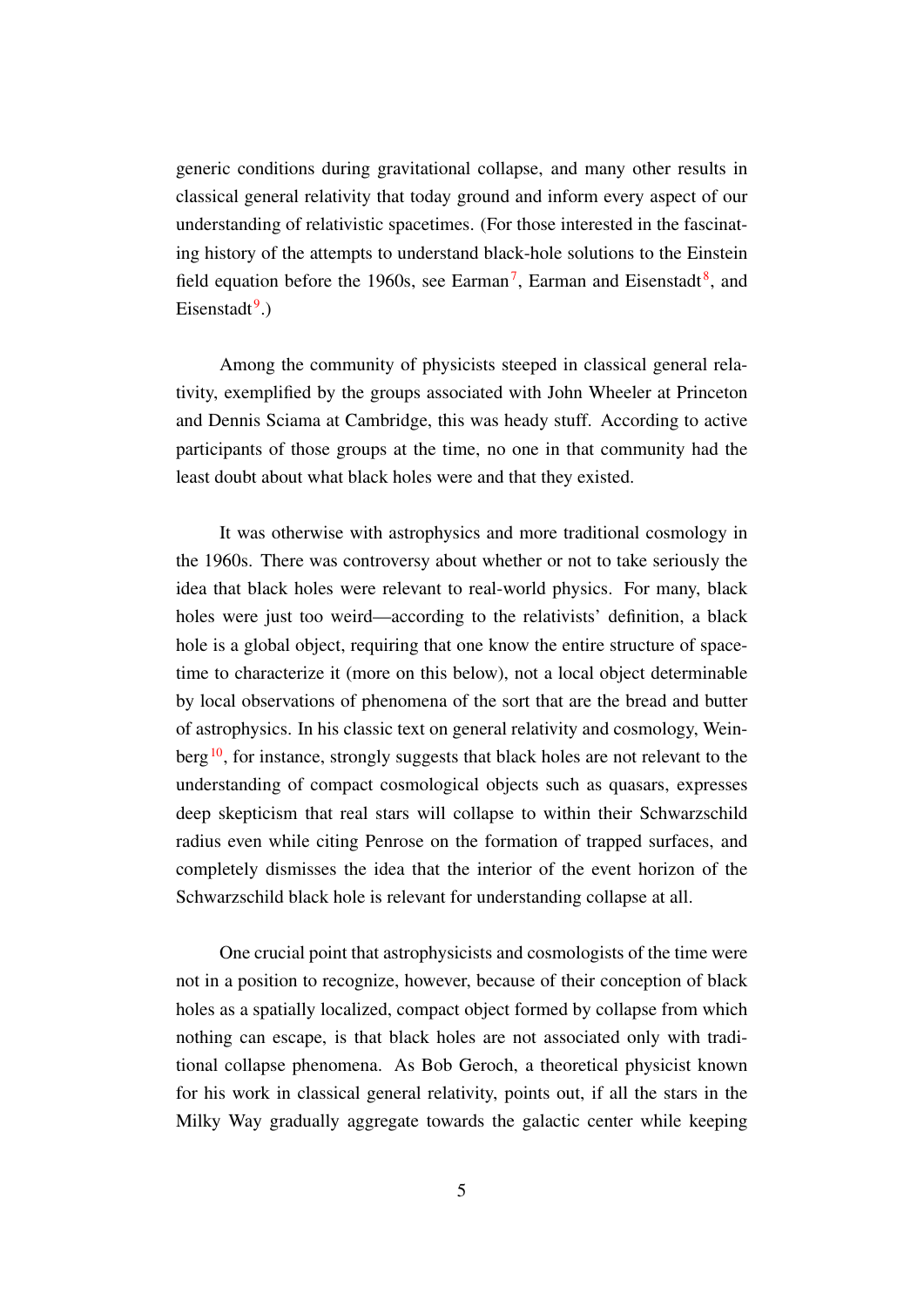their proportionate distances from each other, they will all fall within their joint Schwarzschild radius long before they are forced to collide. There is, in other words, nothing necessarily unphysical or mysterious about the interior of an event horizon formed from the aggregation of matter. Reasoning such as this based on their definition of a black hole as a spacetime region encompassed by an event horizon confirmed the relativists in their faith in the existence of black holes, confirmation buttressed by the conviction, based on Penrose's results about the formation of trapped surfaces during generic collapse, that the extremity of self-gravitational forces in traditional collapse would overwhelm any possible hydromagnetic or quantum effects resisting it.

This paints the picture with an extremely broad and crude brush, and there were many astrophysicists and cosmologist who did not conform to it. As early as 1964 Edwin Salpeter and Yakov Zel'dovic had independently argued that supermassive black holes accreting gas at the centers of galaxies may be responsible for the enormous amounts of energy emitted by quasars, along with their large observed variability in luminosity. In the early 1970s, Donald Lynden-Bell proposed that there is a supermassive black hole at the center of the Milky Way. Zel'dovic in Moscow and groups led by Lynden-Bell and by Martin Rees in Cambridge (UK) at the same time independently worked out detailed theoretical models for accretion around black holes for quasars and x-ray binaries.

Based on observational work, astrophysicists knew that some massive, compact object had to be at the center of a quasar, but there was still reticence to fully embrace the idea that it was a black hole. Accretion onto a black hole was at that point the widely accepted model, to be sure, but the seemingly exotic nature of black holes left many astrophysicists with unease; there was, however, no other plausible candidate known. With upper possible mass limits on neutron stars worked out in the 1970s, and more and more observational evidence coming in through the 1980s that the objects at the center of quasars had to be more massive than that, and compressed into an extremely small volume, more and more doubters were won over as theoretical models of no other kind of system could so well account for it all. (It is amusing to note, however, that even well into the 1980s Bob Wald, a theoretical physicist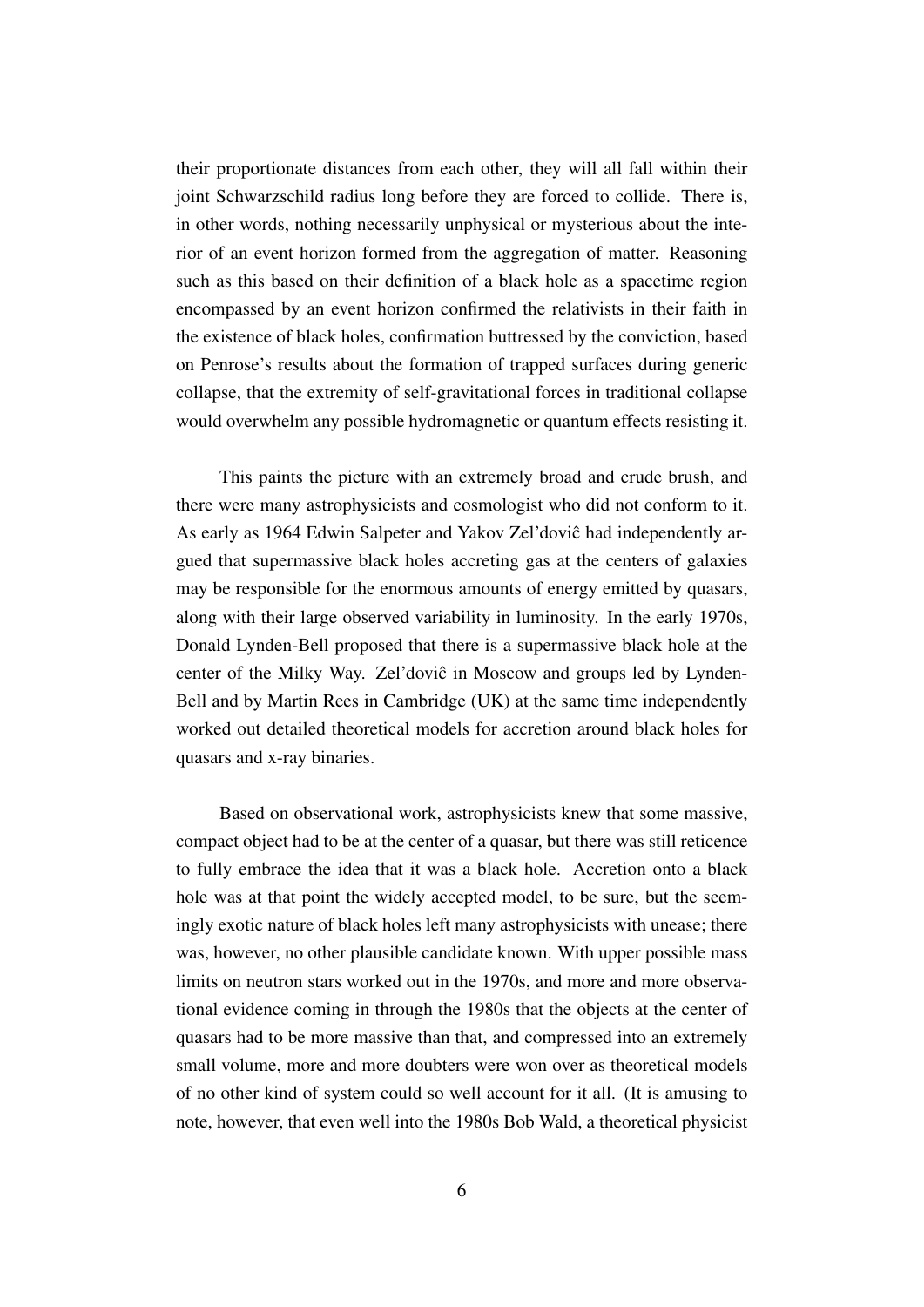at the University of Chicago, had to warn astrophysicists and cosmologists visiting there against describing black holes as "exotic" in their talks, as that would have led to the interruption of their talk for chastisement by Chandrasekhar.) Cygnus X-1 and other X-ray binaries also provided observational evidence for black holes in the early 1970s. It is perhaps fair to say that the community achieved something like unanimous agreement on the existence and relevance of black holes only in the early 2000s, with the unequivocal demonstration that SgrA<sup>∗</sup> , the center of the Milky Way, holds a supermassive black hole, based on a decade of infrared observations by Reinhard Genzel, Andreas Eckart, and Andrea Ghez<sup>[11](#page-30-5)[,12](#page-30-6)</sup>.

### Possible Answers

In *Confessions*, Saint Augustine famously remarked, "Quid est ergo tempus? Si nemo ex me quærat, scio; si quærenti explicare velim, nescio." ("What then is time? If no one asks me, I know what it is. If I wish to explain it to someone who asks, I do not know." Lib. IX, cap. 14.) As for time, so for black holes. Most physicists, I believe, know what a black hole is, right up until the moment you blindside them with the request for a definition. In preparation for writing this essay, I did exactly that. I posed the question, with no warning or context, to physicists both young and old, just starting out and already eminent, theoretician and experimentalist, across a wide variety of fields. The results were startling and eye-opening, not only for the variety of answers I got but even more so for the puzzlement and deep thoughtfulness the question occasioned.

I will discuss the possible definitions in detail shortly. Before diving in, however, it will be useful to sketch the terrain in rough outline. In table [1,](#page-7-0) I lay out the core concepts that workers in different fields tend to use when thinking about black holes. The table, however, is *only* a rough guide. As we can see from the quotes from physicists in different fields given in separate boxes at the end of the essay, and from the more detailed discussion below, not all physicists in a given field conform to the standard.

Most likely because of my training and the focus of most of my own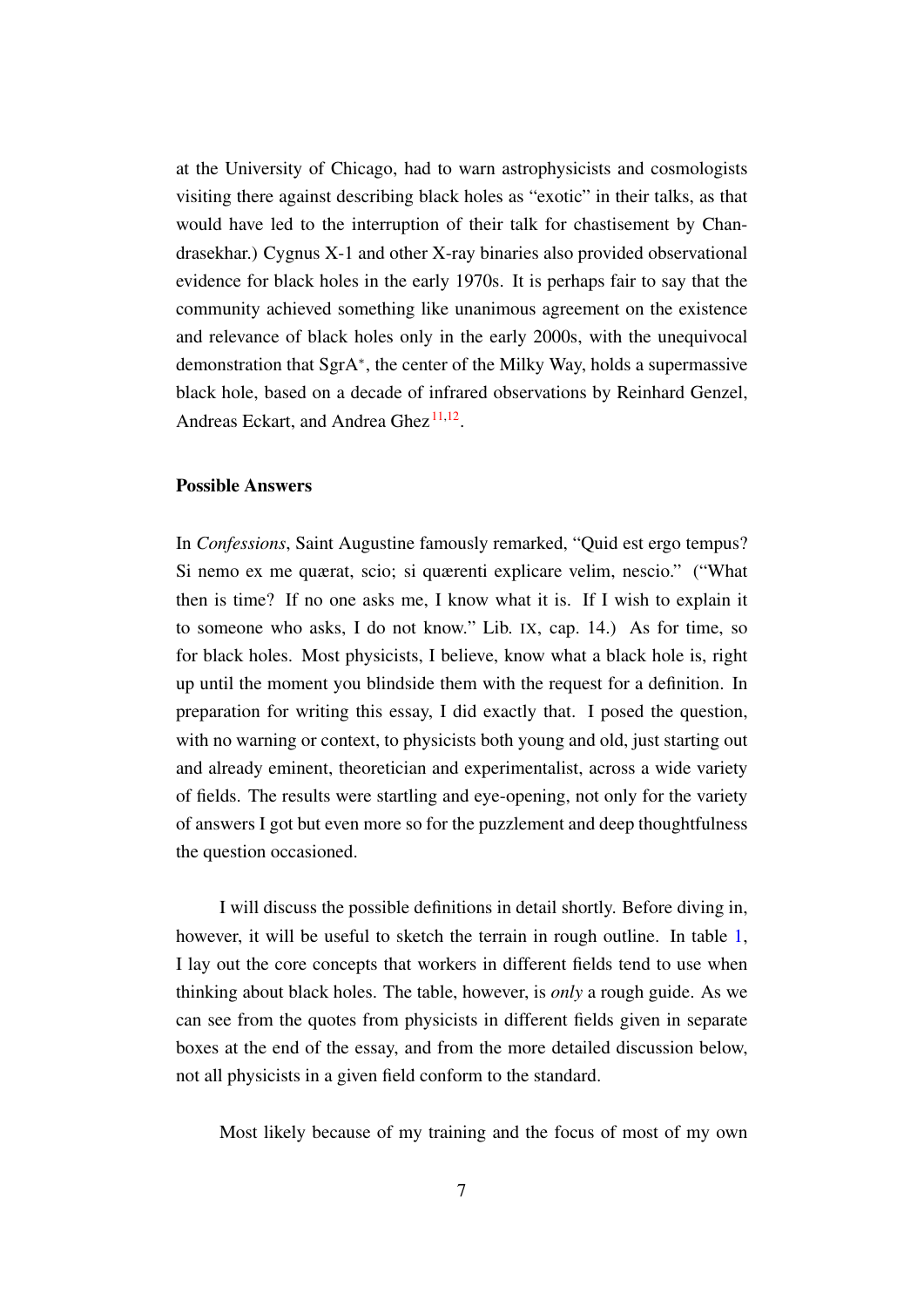<span id="page-7-0"></span>

| <b>Field</b>            | <b>Core Concepts</b>                                                                                                          |
|-------------------------|-------------------------------------------------------------------------------------------------------------------------------|
| astrophysics            | • compact object<br>• region of no escape<br>• engine for enormous power output                                               |
| classical relativity    | • causal boundary of the past of future<br>null infinity (event horizon)<br>• apparent horizon<br>· quasi-local horizon       |
| mathematical relativity | apparent horizon<br>singularity                                                                                               |
| semi-classical gravity  | • same as classical relativity<br>• thermodynamical system of maximal<br>entropy                                              |
| quantum gravity         | • particular excitation of quantum field<br>• ensemble or mixed state of maximal<br>entropy<br>• no good definition to be had |
| analogue gravity        | • region of no escape for finite time, or<br>for low energy modes                                                             |

Table 1 – The core concepts common to different fields for characterizing black holes.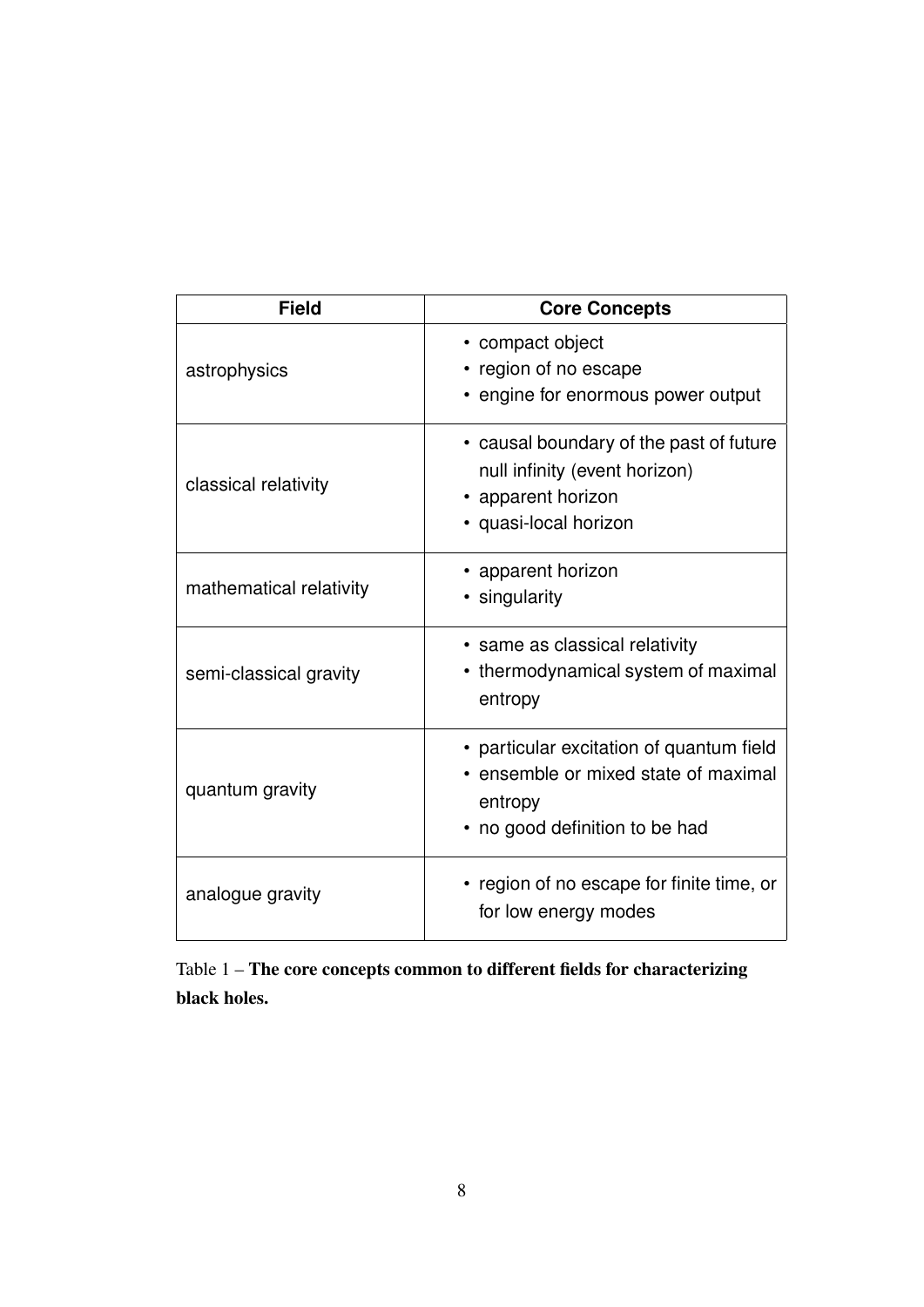work in classical general relativity and semi-classical gravity, I naively expected almost everyone I asked at least to mention "the boundary of the causal past of future null infinity", the classic definition of the event horizon dating back to the ground-breaking work of the mid-to-late 1960s, as laid down in the canonical texts on general relativity by Hawking and Ellis<sup>[13](#page-30-7)</sup> and by Wald<sup>[14](#page-30-8)</sup>. In the event, many did not, and most of those who mentioned it did so at least in part to draw attention to its problems. The definition tries to take the intuition that a black hole is a "region of no escape" and make it precise. In order for the idea of a region of no escape to be cogent, there must be another region stuff possibly could escape to, so long as it never enters the trapping region. The definition thus states in effect that a spacetime has a black hole if one can divide the spacetime into two mutually exclusive, exhaustive regions of the following kinds. The first, the exterior of the black hole, is characterized by the fact that it is causally connected to a region one can think of as being "infinitely far away" from the interior of the spacetime; anything in that exterior region can, in principle, escape to infinity. The second region, the interior of the black hole, is characterized by the fact that once anything enters it, it must remain there and cannot, not even in principle, escape to infinity, nor even causally interact in any way with anything in the other region. The boundary between these two regions is the event horizon.

This definition is global in a strong and straightforward sense: the idea that nothing can escape the interior of a black hole once it enters makes implicit reference to all future time—the thing can never escape *no matter how long it tries*. Thus, in order to know the location of the event horizon in spacetime, one must know the entire structure of the spacetime, from start to finish, so to speak, and all the way out to infinity. As a consequence, no local measurements one can make can ever determine the location of an event horizon. That feature is already objectionable to many physicists on philosophical grounds: one cannot operationalize an event horizon in any standard sense of the term. Another disturbing property of the event horizon, arising from its global nature, is that it is prescient. Where I locate the horizon today depends on what I throw in it tomorrow—which future-directed possible paths of particles and light rays can escape to infinity starting today depends on where the horizon will be tomorrow, and so that information must already be accounted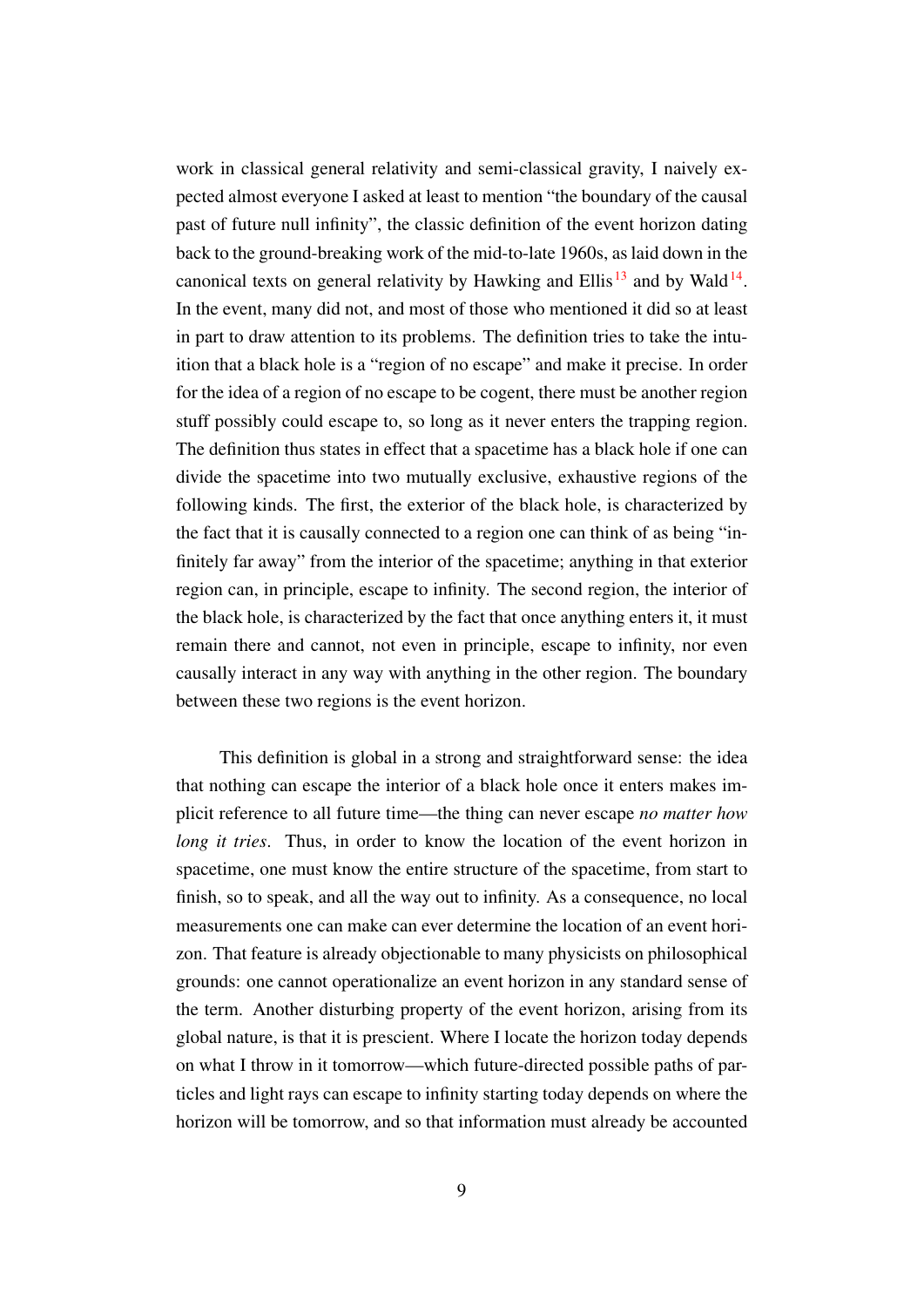for today. Physicists find this feature even more troubling.

The existence of [a classical event horizon] just doesn't seem to be a verifiable hypothesis.

> – Sean Gryb, theoretical physicist (shape dynamics, quantum cosmology)

For reasons such as those, some physicists define a black hole as a kind of horizon whose characteristic properties may be relative to a particular set of observers and their investigative purposes, similar to how "equilibrium" in thermodynamics must be defined for a system with respect to some characteristic time-scale picked out by the physics of the problem at hand. Other physicists propose generalizing the classic definition in other ways that make explicit reference to observers, so-called causal horizons.<sup>[15](#page-30-9)</sup> This allows one to bring the concept of a black hole as a horizon into immediate contact with other more general kinds of horizons that appear in general relativity, in order to formulate and prove propositions of great scope about, say, their thermodynamical properties. It is interesting to note that several of these other conceptions of a horizon do not depend on a notion of infinity in the sense of a place one can unambiguously escape to (null or spatial infinity), but they do still make implicit reference to a future temporal infinity.

Such causal horizons are still global in nature, however, so, in attempting to assuage the general dissatisfaction with the global nature of the classic definition, one possible strategy is to attempt to isolate some characteristic feature of a global black hole that can be determined locally. One popular such feature is a so-called *apparent horizon*, a structure that generically appears along with a classical event horizon, but whose existence and location can seemingly be determined locally, and which can also be defined in spacetimes in which an event horizon cannot, *e*.*g*., those that are bounded in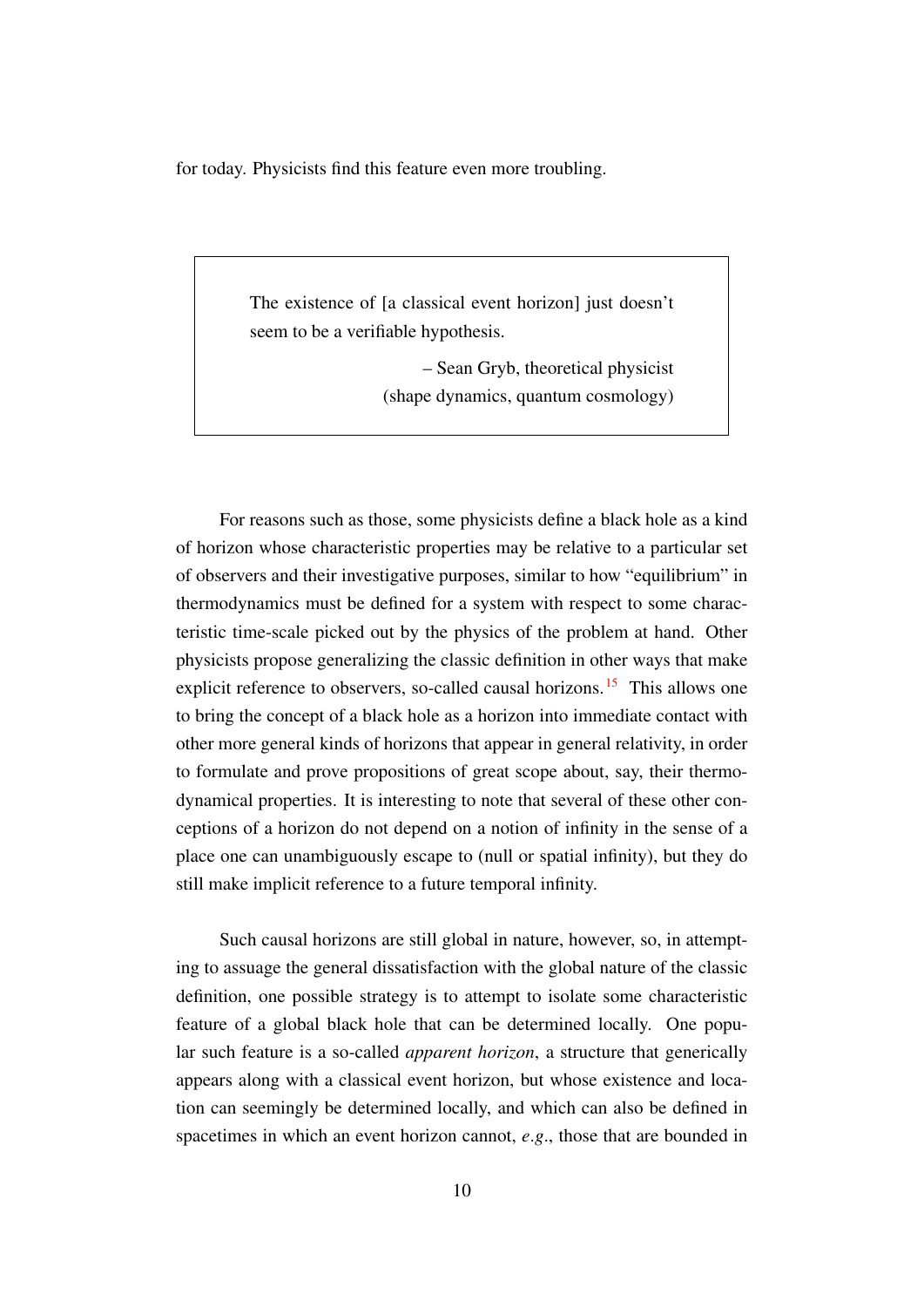space so there is no good notion of "escape to infinity". An apparent horizon is a two-dimensional surface (which we may for our purposes think of as a sphere) such that, loosely speaking, all light rays emanating outward from nearby points on its surface start out parallel to each other. This captures the idea that "nothing, not even light, can escape" in a local fashion—outgoing light wants to remain tangent to the surface. Note, however, that there is no guarantee that something entering the region bounded by a suitable characterization of the future evolution of such a surface may not later be able to exit from it.

Many characteristic properties of classical event horizons follow already from the idea of an apparent horizon, and it is easily generalized to alternative theories of gravity (*i*.*e*., non-quantum gravitational theories that differ from general relativity). Nonetheless, apparent horizons (and other such "local" notions of a horizon, which I discuss briefly below) are not quite so local as commonly held opinion assumes: to determine that a surface is an apparent horizon, one still needs to determine that neighboring outgoing light rays propagate parallel to each other *all at once on the entire surface*. No observer could ever determine this in practice, though perhaps a large team of perfectly synchronized observers could do it in principle. An even more serious problem, however, is that apparent horizons are slice-dependent, *i*.*e*., whether one takes an apparent horizon to be present or not depends on how one foliates spacetime by spacelike hypersurfaces—on how one locally splits spacetime up into spatial and temporal parts. Many physicists are uncomfortable with grounding reasoning of a fundamental nature on objects or structures that are not invariantly defined with respect to the full 4-dimensional spacetime geometry.

Mathematicians in general are also leery of the global nature of the classic definition. In recent decades, mathematical relativity has largely focused on studying the initial-value problem of general relativity, attempting to characterize solutions to the Einstein field equation viewed as a result of dynamical evolution starting from initial data on 3-dimensional spacelike hypersurfaces. This initial data determines spacetime structure locally in the domain of evolution. Because the presence of apparent horizons can be determined lo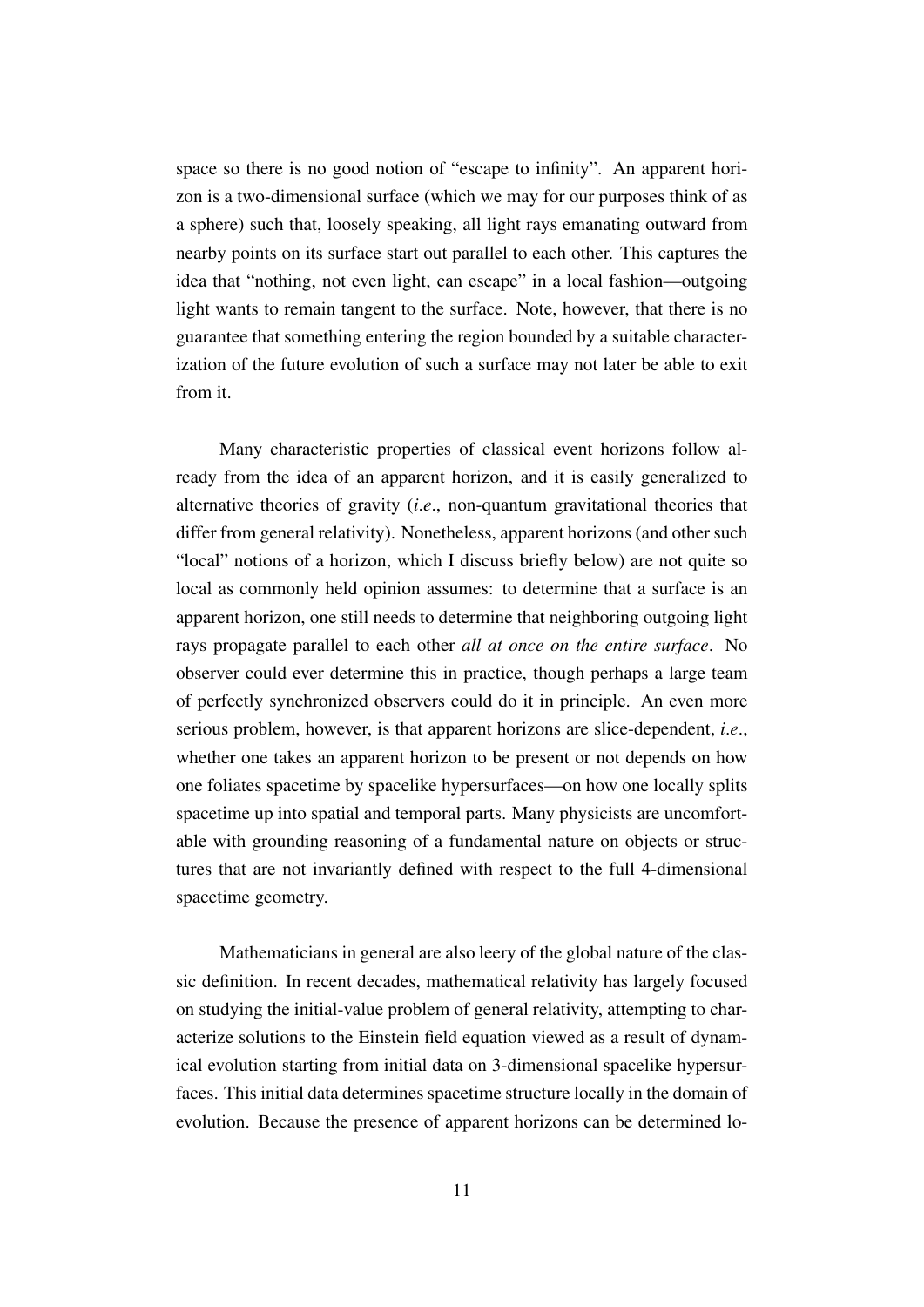cally in a mathematically relevant sense, they often use this as the marker that a black hole is present. Under a few seemingly benign assumptions, moreover, the presence of an apparent horizon leads by the classic Penrose singularity theorem<sup>[16](#page-30-10)</sup> to the existence of a singularity one expects to find inside a black hole. Since the presence of a singularity can also be determined locally, it is often included in the definition of a black hole for mathematicians.

The mathematicians' conception does not, however, meet all their own desiderata. First, the initial data is not truly local—one must in general specify conditions on it asymptotically, at "spatial infinity", and it is difficult at best to see why needing to know the structure of spacetime at "all of space at a given moment of time" is epistemically superior to needing to know the future structure of spacetime. Even worse, it does not suffice for an unambiguous definition of a black hole. We have little understanding of the evolution of generic initial data for the Einstein field equation. We know of no way in general to determine whether a set of locally stipulated initial conditions will eventuate in anything like a classical horizon or singularity, except by explicitly solving the equations, and that is almost never feasible in practice, outside special cases of unrealistically high degrees of symmetry.

> [The classic conception of a horizon] is probably a very useless definition, because it assumes we can compute the future of real black holes, and we cannot.

> > – Carlo Rovelli, theoretical physicist (classical general relativity, loop quantum gravity, cosmology, foundations of quantum mechanics)

Besides the apparent horizon, there are other quasi-local characterizations of black holes that do not have objectionable global features, such as dy-namical trapping horizons<sup>[17](#page-31-0)</sup> and isolated horizons<sup>[18](#page-31-1)</sup>. Several physicists and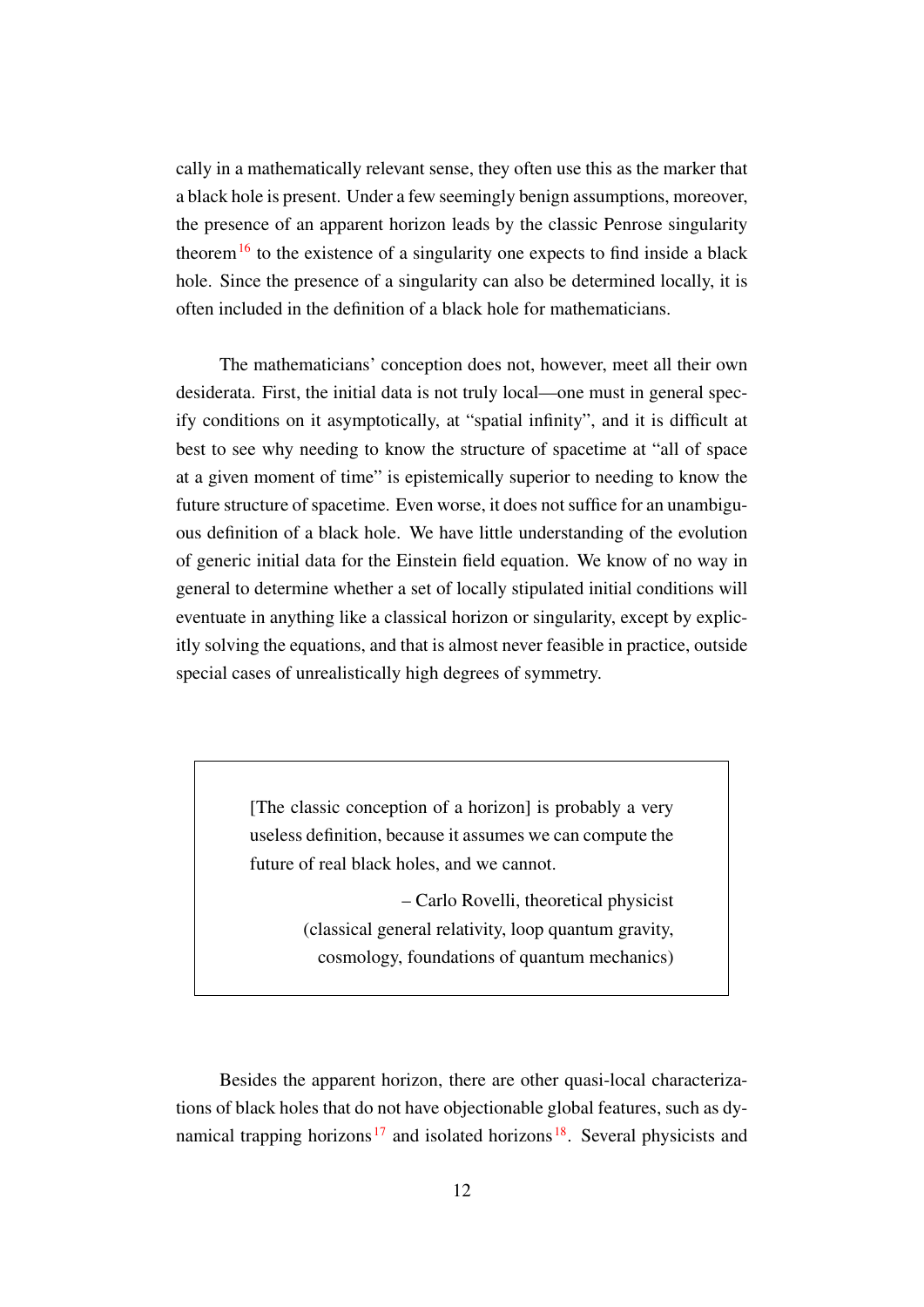astrophysicists in their replies to me mention these, mainly to discuss their virtues, but they are difficult to describe without resorting to technical machinery. One may usefully think of them as closed surfaces that have many of the properties of apparent horizons, without necessarily being associated with a classical event horizon. They have problems of their own, though, a severe one being that they are slice-dependent in the same way as apparent horizons. Also, perhaps even worse, they have a form of "clairvoyance": they are aware of and respond to changes in the geometry in spacetime regions that they cannot be in causal contact with  $19$ . Indeed, they can encompass regions whose entire causal past is flat. This should be at least as troubling as the "prescience" of global event horizons.

The global and prescient nature of the classical event horizon never bothered me. I see the classic definition as an elegant and powerful idealization, nothing else, allowing us to approximate the spacetime structure around a system that is for all intents and purposes isolated from the rest of the universe in the sense that the gravitational (and other) effects of all other systems are negligible—spacetime in our neighborhood *is* approximately flat compared to regions around objects we attempt to study and think of as black holes, and we are very, very far away from them. It is also an idealization that allows us to prove theorems of great depth and scope, giving us unparalleled insight into the conceptual structure of general relativity as a physical theory (in so far as one trusts results based on the idealization to carry over to the real world). This of course still leaves us with the task of characterizing what it means for a region of spacetime to "act approximately like a black hole" in a way that renders the idealization suitable for our purposes. Given the number of features one may want to take as characteristic and try to hold on to, and the fact that one will not be able to hold on to all of them (as discussed below), this still leaves a great deal of freedom in fleshing out the idea of "acting approximately like a black hole" as a fruitful conception, and that presumably will again depend on the details of the investigations at hand and the purposes of the physicists engaged in them.

Astrophysicists, in their applied work, tend to be sanguine about the global nature of the classic definition. They are happy to avail themselves of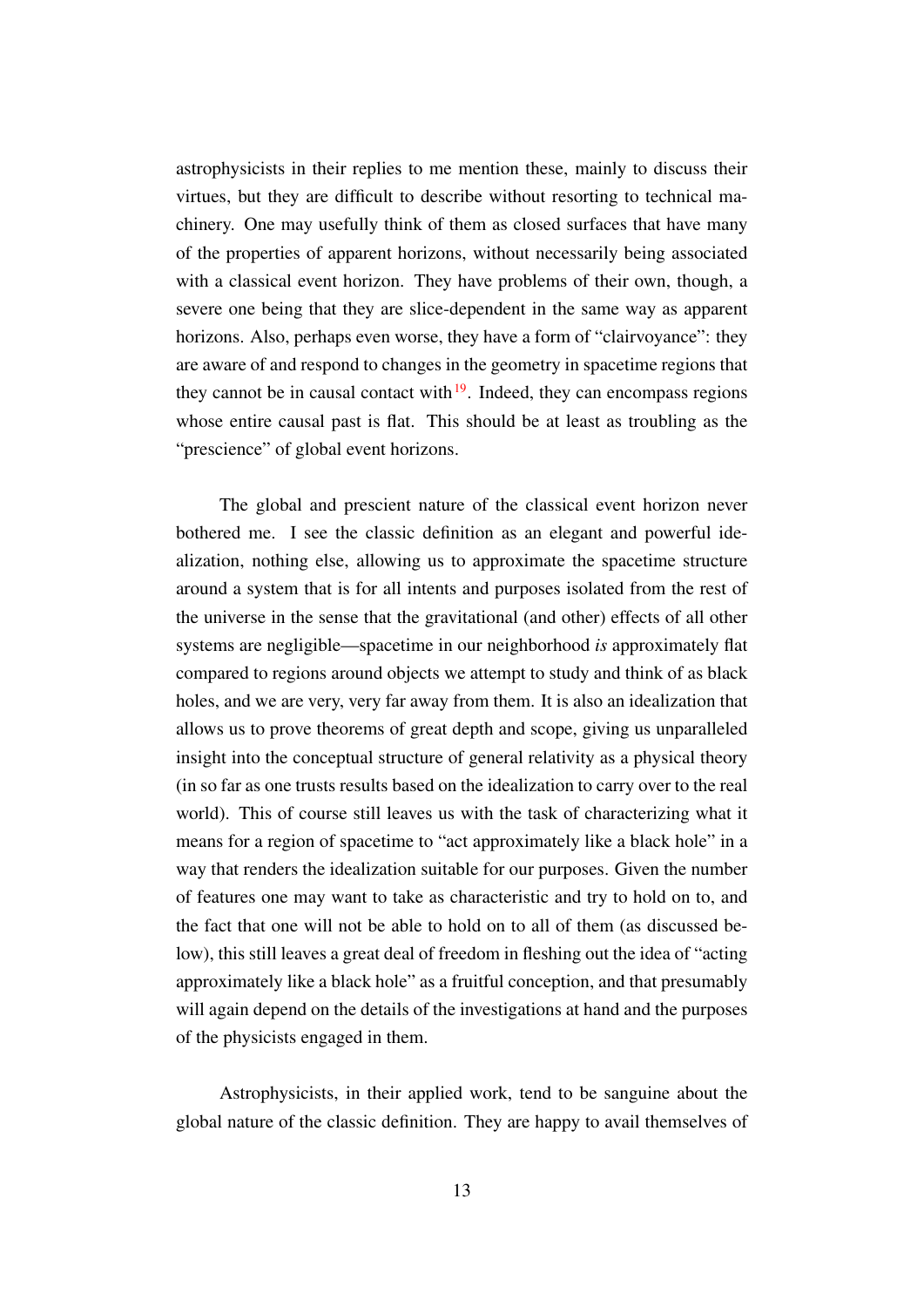the deep results about horizons that the classic definition allows us to prove when, *e.g.*, they try to determine what observable properties a region of spacetime may have that would allow us to conclude that what we are observing is a black hole in their sense. They still use in their ordinary practice, nonetheless, a definition that is tractable for their purposes: a system of at least a minimum mass, spatially small enough that relativistic effects cannot be ignored. Neutron stars cannot have mass greater than about 3 solar masses, and a star with greater mass will not be relativistic in the relevant sense. It more or less follows from this, as other astrophysicists stress as a characteristic property when defining a black hole, that it be a region of no escape in a sense relevant to their work.

> A black hole is a compact body of mass greater than 4 Solar masses—the physicists have shown us there is nothing else it can be.

> > – Ramesh Narayan, astrophysicist (active galactic nuclei, accretion disc flow)

None of this, however, distinguishes a black hole from a naked singularity (*i*.*e*., a singularity not hidden behind an event horizon, ruled out by Penrose's Cosmic Censorship Conjecture<sup>[20](#page-31-3)</sup>). Astrophysicists tend to respond to this problem in two ways. First, they try to exclude the possibility of naked singularities on other theoretical grounds; second, much work is currently being done to try to work out properties of naked singularities that would distinguish them observationally from black holes $^{21}$  $^{21}$  $^{21}$ . There are many other fascinating methodological and epistemological problems with trying to ascertain that what we observe astronomically conforms to these sorts of definitions,  $22,23$  $22,23$  but it would take us too far afield to go into them here.

It is worth remarking that it is not only astrophysicists who share this conception. Many theoretical physicists working in programs from high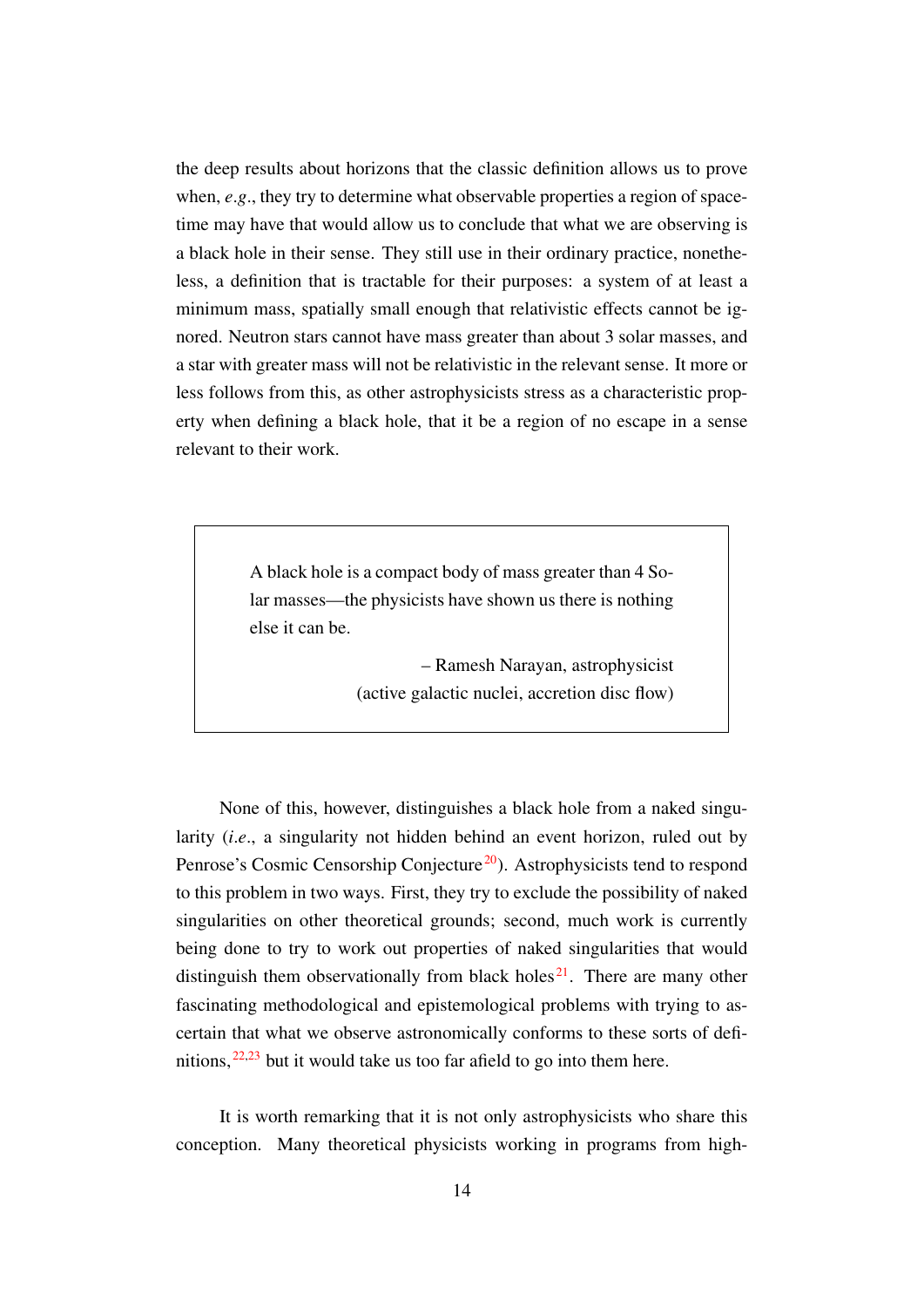energy particle physics to loop quantum gravity also champion definitions that latch on to one facet or another of the standard astrophysics definition. Gerard 't Hooft, for instance, in his remarks quoted at the end of the essay, emphasizes his conception of a black hole as a vacuum solution resulting from total collapse, adding a subtle twist to the astrophysicist's concrete picture in which ordinary matter may be present (*e*.*g*., in an accretion disc), a twist perhaps congenial to a particle physicist's aims of investigating the transformations of the vacuum state of a quantum field in the vicinity of a horizon. Others take over the astrophysicist's picture wholesale, emphasizing that previous purely theoretical conceptions are no longer adequate for contemporary work that would make contact with real observations, as Carlo Rovelli makes clear in his remarks quoted at the end. Nonetheless, as well as the astrophysicist's picture may work in practice, it also faces serious conceptual problems. Black holes simply are not anything like other kinds of astrophysical systems that we study—they are not bits of stuff with well defined spatiotemporal positions that interact with ordinary systems in a variety of ways other than gravity.

In the semi-classical framework, one treats the spacetime geometry as classical, with quantum fields propagating against it as their background. In that picture, some of the concerns just discussed appear to be mitigated. Black holes seem to acquire some of the most fundamental properties of ordinary physical systems: they exhibit thermodynamical behavior. The presence of Hawking radiation, a consequence of the semi-classical approach, allows us to define a physical temperature for a black hole<sup>[24](#page-31-7)</sup>. Semi-classical proofs of the Generalized Second Law, moreover, justify the attribution of entropy to a black hole proportional to its area<sup>[25](#page-31-8)</sup>. In the standard semi-classical picture, moreover, most researchers hold that the classical characterizations of black holes are unproblematic (or, at least, no more problematic than in the strictly classical context). The geometry is classical, they reason, so we can avail ourselves of all the tools we use to characterize black holes in the classical regime. Nonetheless, in so far as we do accept the semi-classical picture of black holes evaporating as they emit Hawking radiation, we must give up entirely on the idea of black holes as eternal, global objects, and use that idealization with care. The very presence of Hawking radiation itself, furthermore,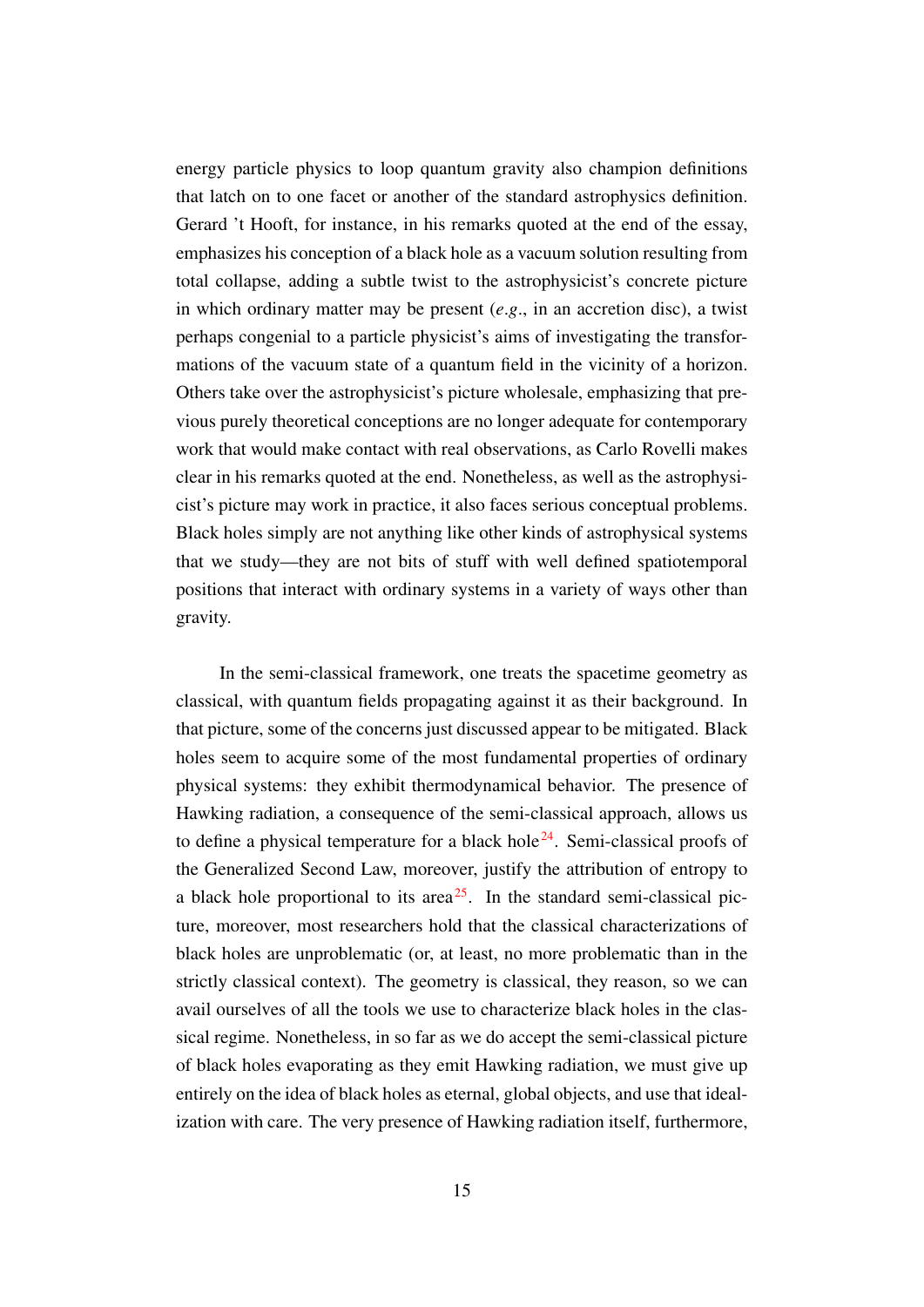independently of the role it may play in black hole evaporation, means that we may also need to give up on the classical idea of black holes as perfect absorbers, and all the many important consequences that property entails.

If we do accept the picture [of semi-classical gravity], then black holes become for the first time now, in this context, true physical systems—they have thermodynamical properties.

– Daniele Oriti, theoretical physicist (semi-classical gravity, group-field theory quantum gravity)

That, however, is a claim it is delicate to make precise, exactly because of the subtle interplay between the quantum effects of matter and the classical geometry. It is difficult to say with precision and clarity whether or not Hawking radiation shows that the interior of a black hole cannot be wholly isolated causally from its exterior. That ambiguity, however, calls into question the very distinction between the interior and the exterior of a black hole that the idea of an event horizon is supposed to explicate. I believe the idea of a black hole in the semi-classical context is not so clear cut as almost all physicists working in the field seem to think. Indeed, that black holes seem to have a non-trivial thermodynamics pushes us towards the view that there is an underlying dynamics of micro-degrees of freedom that is not and seemingly cannot be captured in the semi-classical picture, perhaps undermining the very framework that suggested it in the first place. In the same vein, it is well to keep in mind that none of the results in the semi-classical domain about black hole thermodynamics come from fundamental theory, but rather from a patchwork of different methods based on different intuitions and principles. As I mentioned already in the introduction, the semi-classical picture comes from trying to combine in completely novel ways two theories that are in manifest tension with each other, absent the guidance and constraint of experimental or observational knowledge. I think it behooves us to show far more caution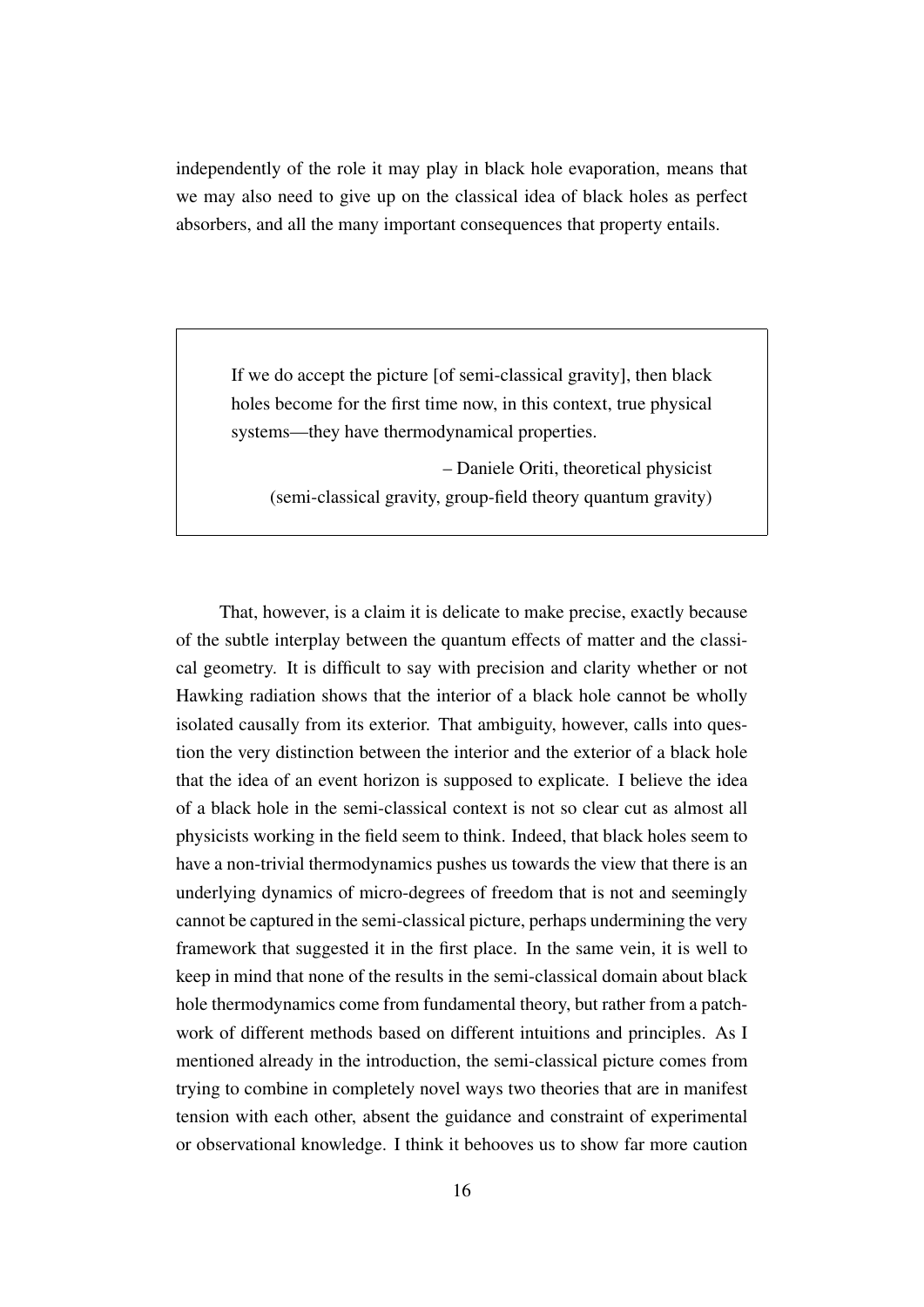in accepting the results of semi-classical black hole thermodynamics than is common in the field.

In other approaches with a semi-classical flavor, such as the conjectured duality between gravitational physics in anti-de Sitter spacetime and conformal field theories on its boundary  $(AdS-CFT)^{26}$  $(AdS-CFT)^{26}$  $(AdS-CFT)^{26}$ , and many projects based on holography more generally,  $27-29$  $27-29$  it is difficult to define black holes at all in any direct way. In such approaches, one posits that the classical gravitational physics in an interior region of a spacetime is entirely captured by the physics of a quantum field on the boundary of the region (the timelike boundary at infinity in anti-de Sitter spacetime, *e*.*g*.). It is not easy to read off from the boundary physics whether anything resembling a black hole in any of its many guises (a horizon of a particular sort, for instance) resides in the interior.

There are attempts to do so, however, by isolating characteristic features of the configuration and evolution of the quantum fields on the boundary associated with black hole spacetimes in the interior. The holographic principle would then suggest that one identify those field configurations having maximal entropy as black holes. In a similar vein, some physicists working in holography and string theory, such as Juan Maldacena (personal communication), suggest that one characteristic feature of black holes is that their dynamical evolution is maximally chaotic, part and parcel of their purported entropy-maximization properties  $30$ . Others, such as 't Hooft (personal communication), reject that idea, contending that the main gravitational effect that governs how black holes behave is completely linear, and so they cannot serve as information scramblers in the sense championed by many others in the holography community. One physicist's characteristic property is another's mistaken claim.

Even if one does accept any of the glosses available in holography, one must face the fact that it is difficult to extract from the physics of the boundary field anything about the physics of the interior of a classical event horizon, a well known problem in these approaches. Any definition that cannot handle the interior of a black hole, however, must have a demerit marked against it. No known quantum effect, nor any other known or imagined physical process,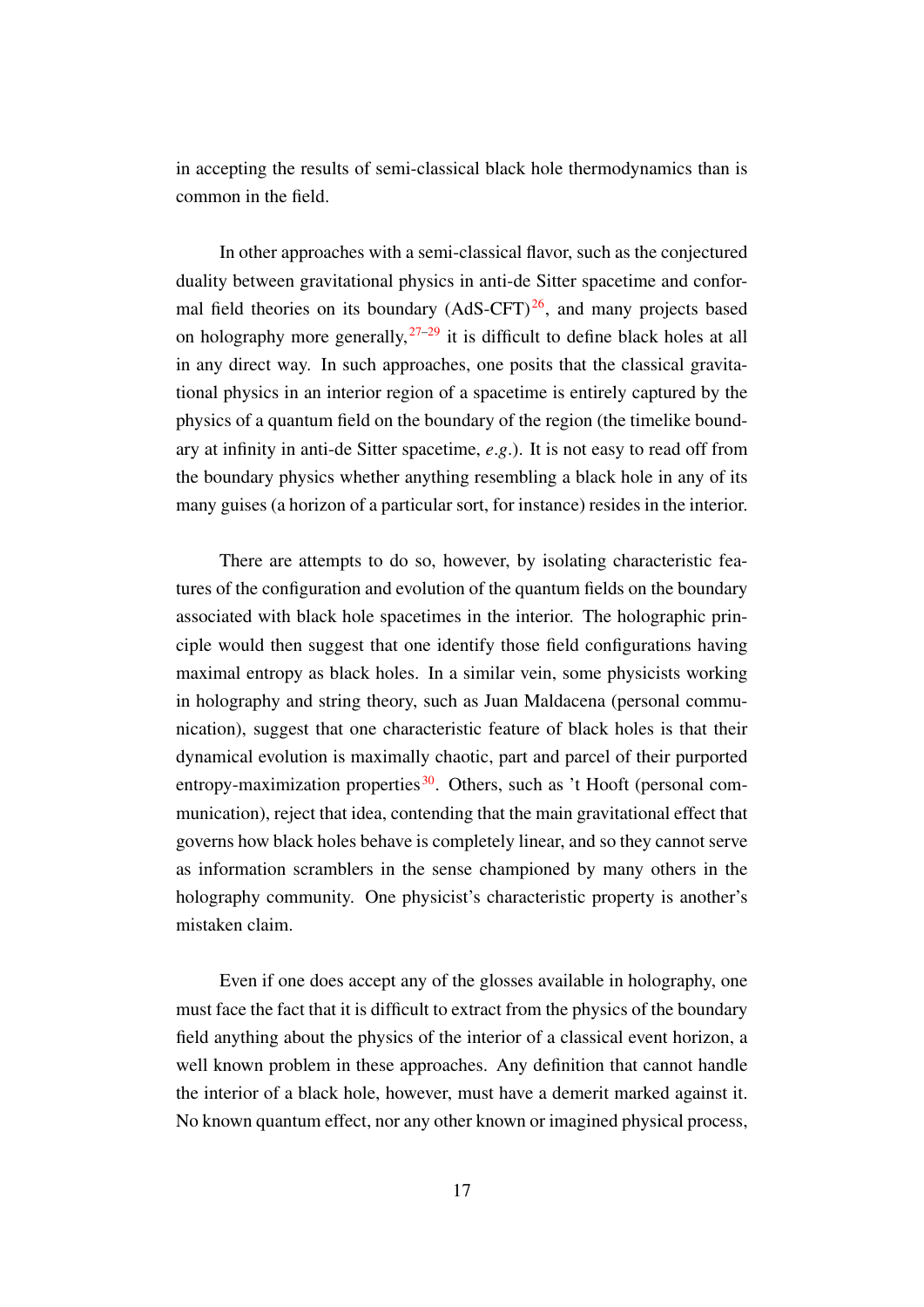can cause spacetime simply to stop evolving and vanish, as it were, once matter crosses its Schwarzschild radius. Perhaps nothing inside a horizon can communicate with the outside, but that does not mean it is not part of the world. As such, the mettle of physics demands that we try to understand it.

In quantum gravity in general, most agree that the problems of defining a black hole in a satisfactory manner become even more severe. There is, for instance, in most programs of quantum gravity, nothing that corresponds to an entire classical history on which to base something like the traditional definition. Even trying to restrict oneself to quasi-local structures such as the apparent horizon has manifest problems: in the quantum context, in order to specify the geometry of such a surface, one in effect has to stipulate simultaneously values for the analogues of both the position and momentum of the relevant micro-structure, a task that quantum mechanics strongly suggests cannot be coherently performed.

> Ideally the definition used in Quantum Gravity reduces to the one in classical General Relativity in the limit  $\hbar$ goes to zero. . . . But since no one agrees on what a good theory of quantum gravity is (not even which principles it should satisfy), I don't think anyone agrees on what a black hole is in quantum gravity.

> > – Beatrice Bonga, theoretical physicist (gravitational radiation, quantum gravity phenomenology)

One strategy for characterizing a black hole common to many approaches to quantum gravity is to ask, what particular kind of ensemble or assembly of building blocks constructed from the fundamental degrees of freedom "looks like" a black hole, when one attempts to impose on them in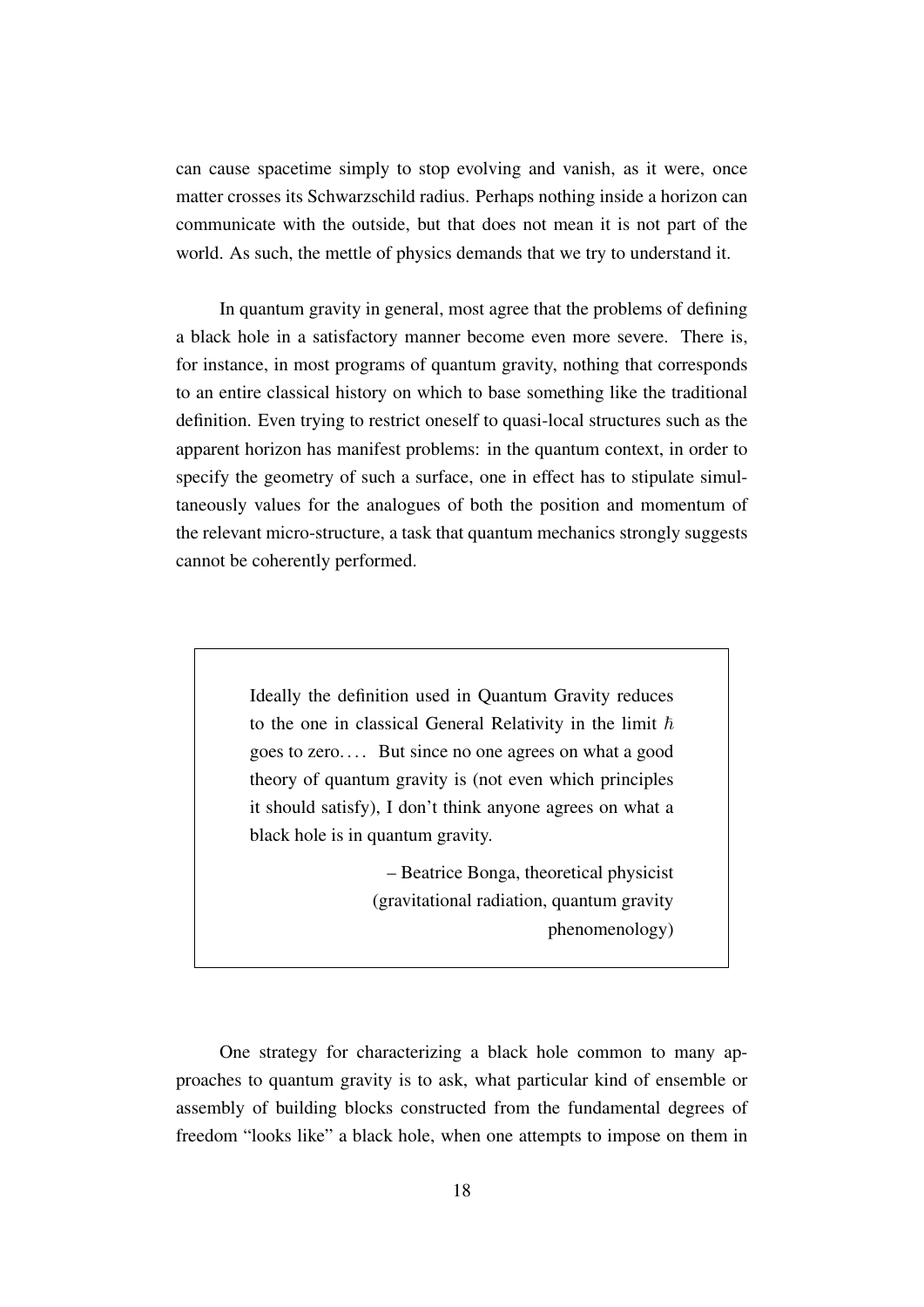some principled way a spatiotemporal or geometrical "interpretation"? The idea is to try to put together "parts" of the classical picture of a black hole one by one—find properties of an underlying quantum ensemble that make the resulting "geometry" look spherically symmetric, say, and make it amenable to having a canonical area attributed to it, and so on, building up to the semi-classical picture<sup>[31](#page-32-1)</sup>. It is difficult to test the conjecture that this will correspond to a classical black hole, however, in any known program of quantum gravity, because it is difficult to reconstruct the causal structure of the "resulting" classical geometry. A related strategy that suggests itself, inspired by the holographic principle, is to put together a quantum ensemble that in some sense is sharply peaked around a spherically symmetric geometry at the semi-classical level, a geometry moreover that respects the quasi-local conditions imposed by the classical picture of what a horizon should be. One then attempts to compute the entropy, maximizes it, and finally declares that the resulting ensemble is the *definition* of a black hole. The conjecture that this corresponds to a classical black hole is, again, difficult to verify theoretically, and of course impossible at the present time to test by experiment, and will be so for the foreseeable future.

Finally, although stricitly speaking not work in gravitational physics, it is of interest to look briefly at so-called analogue models of gravity $32,33$  $32,33$ . The explosion of work in that field centers on generalizations of the idea of a black hole, in the guise of a horizon of an appropriate sort across a broad range of non-gravitational types of physical systems. The kinds of horizon at issue here will of necessity be generalizations in some sense of the kinds one finds in relativity, since one does not have available here the full toolbox of classical spacetime geometry to work with. The fundamental problem is that the horizons one deals with in analogue systems are never true one-way barriers. This raises fascinating problems about how much or even whether at all one should trust the results of experimental and theoretical work in that field to translate into confirmatory support for the semi-classical gravity systems they are analogue models of  $34,35$  $34,35$ . Sadly, space does not permit discussing those problems here.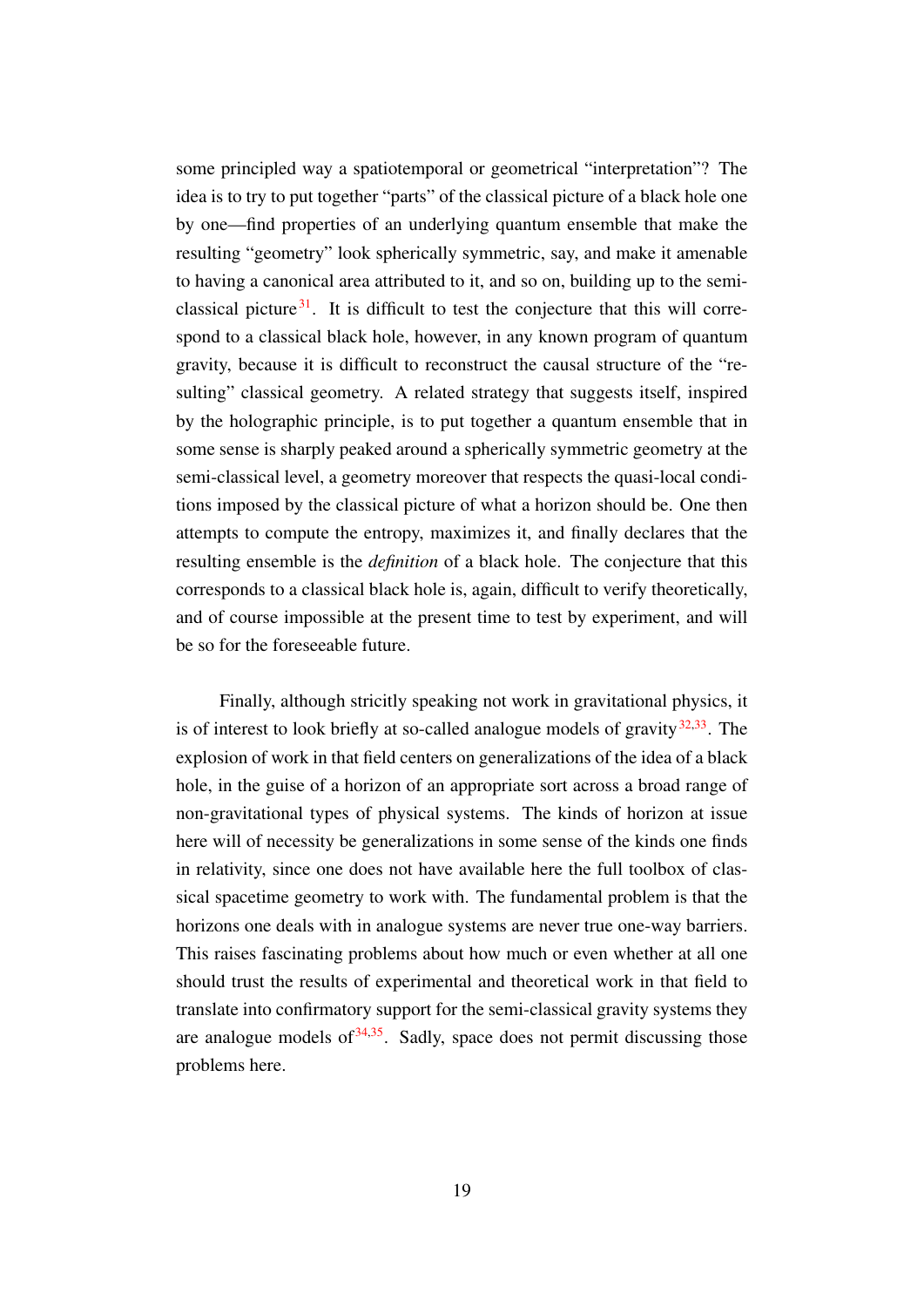#### Why It Matters

I believe there is a widespread hope across the many fields of physics in which black holes are studied that, though the conceptions, pictures, and definitions used differ in manifestly deep and broad ways, nonetheless they are all at bottom trying to get at the same thing. It is difficult otherwise to see how work in one area is to make fruitful contact with work in all the other areas. It is, however, at this point only a hope. Much work must be done to make clear exactly how all those different definitions, characterizations, and conceptions relate to each other, so we can have confidence when we attempt to apply results from one field to problems in another. That is why the question matters.

Consider Hawking radiation. It is a problem oddly unremarked in the literature that, in the semi-classical picture, Hawking radiation is not blackbody radiation in the normal sense. Blackbody radiation, such as the electromagnetic radiation emitted by a glowing lump of hot iron, is generated by the dynamics of the micro-degrees of freedom of the system itself—in the case of iron, the wiggling and jiggling of the iron's own atoms and free electrons that makes them radiate. That is not the mechanism by which Hawking radiation is produced. In the semi-classical picture, Hawking radiation is not generated by the dynamics of any micro-degrees of freedom of the black hole itself, but rather by the behavior of an external quantum field in the vicinity of the horizon. The hope, presumably, is that a satisfactory theory of quantum gravity will be able to bring these two *prima facie* disparate phenomena the horizon on the one hand, and the dynamics of the external quantum field on the other—into explicit and harmonious relation with each other so as to demonstrate that the temperature of the thermalized quantum radiation is a sound proxy for the temperature of the black hole itself as determined by the dynamics of its very own micro-degrees of freedom. Since Hawking radiation is universally viewed as the strongest evidence in favor of attributing a temperature to black holes, and so attributing thermodynamical properties more generally to them, the lack of such an explicit connection ought to be troubling. It ought to become even more troubling when one considers the difficulties of defining black holes in all the different relevant contexts, and relating those different definitions in rigorous, clear, precise ways. How can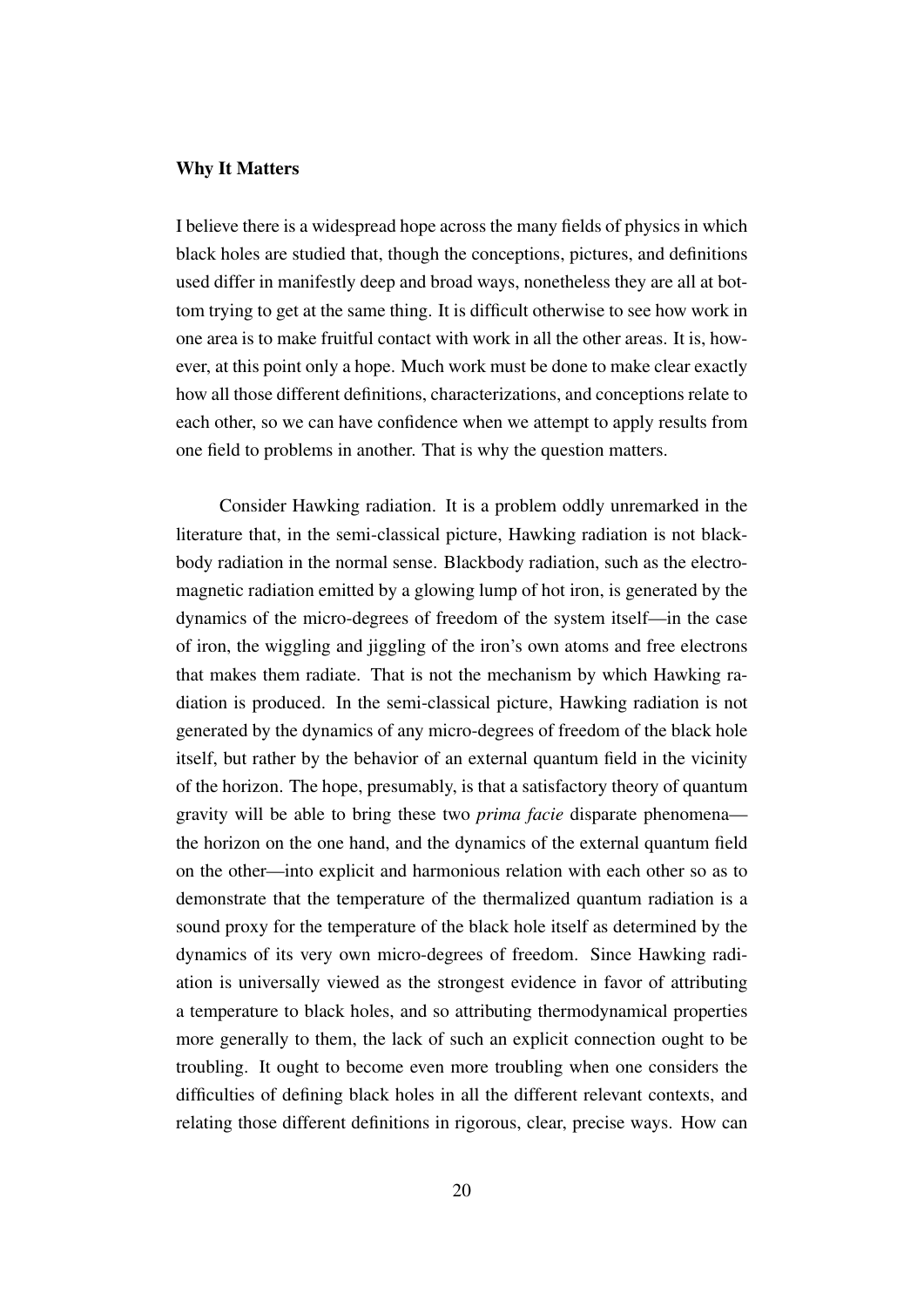the physicists across different fields hope to agree on an answer when they do not even agree on the question?

You [Curiel] suggest that it should be troubling that black hole temperature seems very different from the temperature of ordinary matter. I find this very intriguing and exciting, not troubling.

– Bob Wald, theoretical physicist (classical general relativity, quantum field theory on curved spacetime)

I suspect there will never be a single definition of "black hole" that will serve all investigative purposes in all fields of physics. I think the best that can be done, rather, is, during the course of an investigation, to fix a list of important, characteristic properties of and phenomena associated with black holes required for one's purposes in the context of interest, and then to determine which of the known definitions imply the members of that list. If no known definition implies one's list, one either should try to construct a new definition that does (and is satisfactory in other ways), or else one should conclude that there is an internal inconsistency in one's list, which may already be of great interest to learn. Here are potentially characteristic properties and phenomena some subset of which one may require or want:

- possesses a horizon that satisfies the four laws of black hole mechanics;
- possesses a locally determinable horizon;
- possesses a horizon that is, in a suitable sense, vacuum;
- is vacuum with a suitable set of symmetries;
- defines a region of no escape, in some suitable sense, for some minimum period of time;
- defines a region of no escape for all time;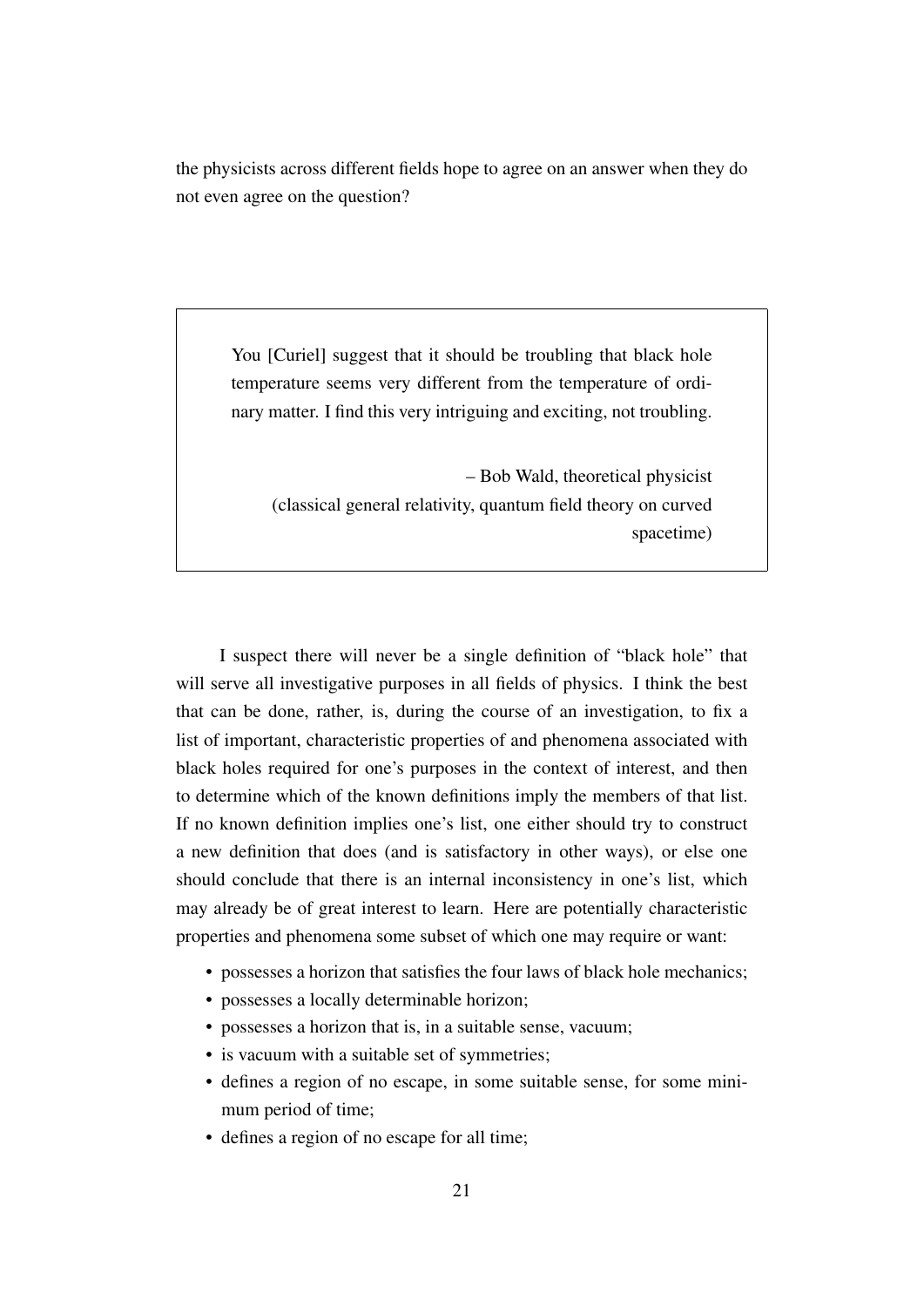- is embedded in an asymptotically flat spacetime;
- is embedded in a topologically simple spacetime;
- encompasses a singularity;
- satisfies the No-Hair Theorem:
- is the result of evolution from initial data satisfying an appropriate Hadamard condition (stability of evolution);
- allows one to predict that final, stable states upon settling down to equilibrium after a perturbation correspond, in some relevant sense, to the classical stationary black hole solutions (Schwarzschild, Kerr, Reissner-Nordström, Kerr-Newman);
- agrees with the classical stationary black hole solutions when evaluated in those spacetimes;
- allows one to derive the existence of Hawking radiation from some set of independent principles of interest;
- allows one to calculate in an appropriate limit, from some set of independent principles of interest, an entropy that accords with the Bekenstein entropy (*i*.*e*., is proportional to the area of a relevant horizon, with corrections of the order of  $\hbar$ );
- possesses an entropy that is, in some relevant sense, maximal;
- has a lower-bound on possible mass;
- is relativistically compact.

This list is not meant to be exhaustive. There are many other such properties and phenomena one might need for one's purposes. It is already clear from this partial list, however, that no single definition can accommodate all of them. It is also clear from the discussion that, even within the same communities, different workers will choose different subsets of these properties for different purposes in their thinking about black holes.

One may conclude that there simply is no common conceptual core to the pre-theoretical idea of a black hole, that the hopeful conjecture that physicists in different fields all refer to the same entity with their different definitions has been thrown down on the floor and danced upon. I would not want to draw that conclusion, though neither do I want to wholly endorse the strong claim that there is a single entity behind all those multifarious conceptions. I would rather say that there is a rough, nebulous concept of a black hole shared across physics, that one can explicate that idea by articulating a more or less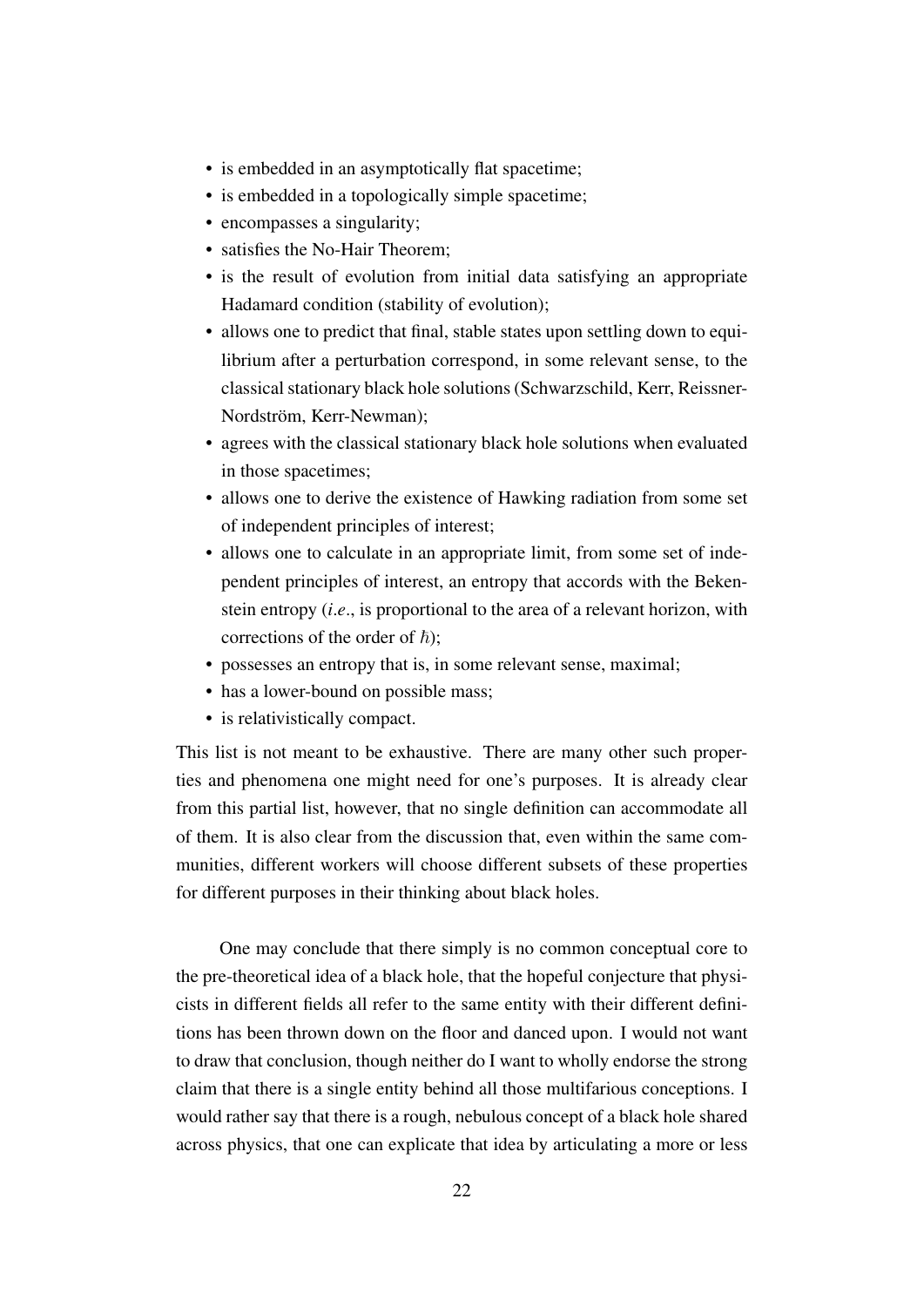precise definition that captures in a clear way many important features of the nebulous idea, and that this can be done in many different ways, each appropriate for different theoretical, observational, and foundational contexts. I do not see this as a problem, but rather as a virtue. It is the very richness and fruitfulness of the idea of a black hole that leads to this multiplicity of different definitions, each of use in its own domain. I doubt the idea would be so fruitful across so many fields if they all were forced to use a single, canonical definition.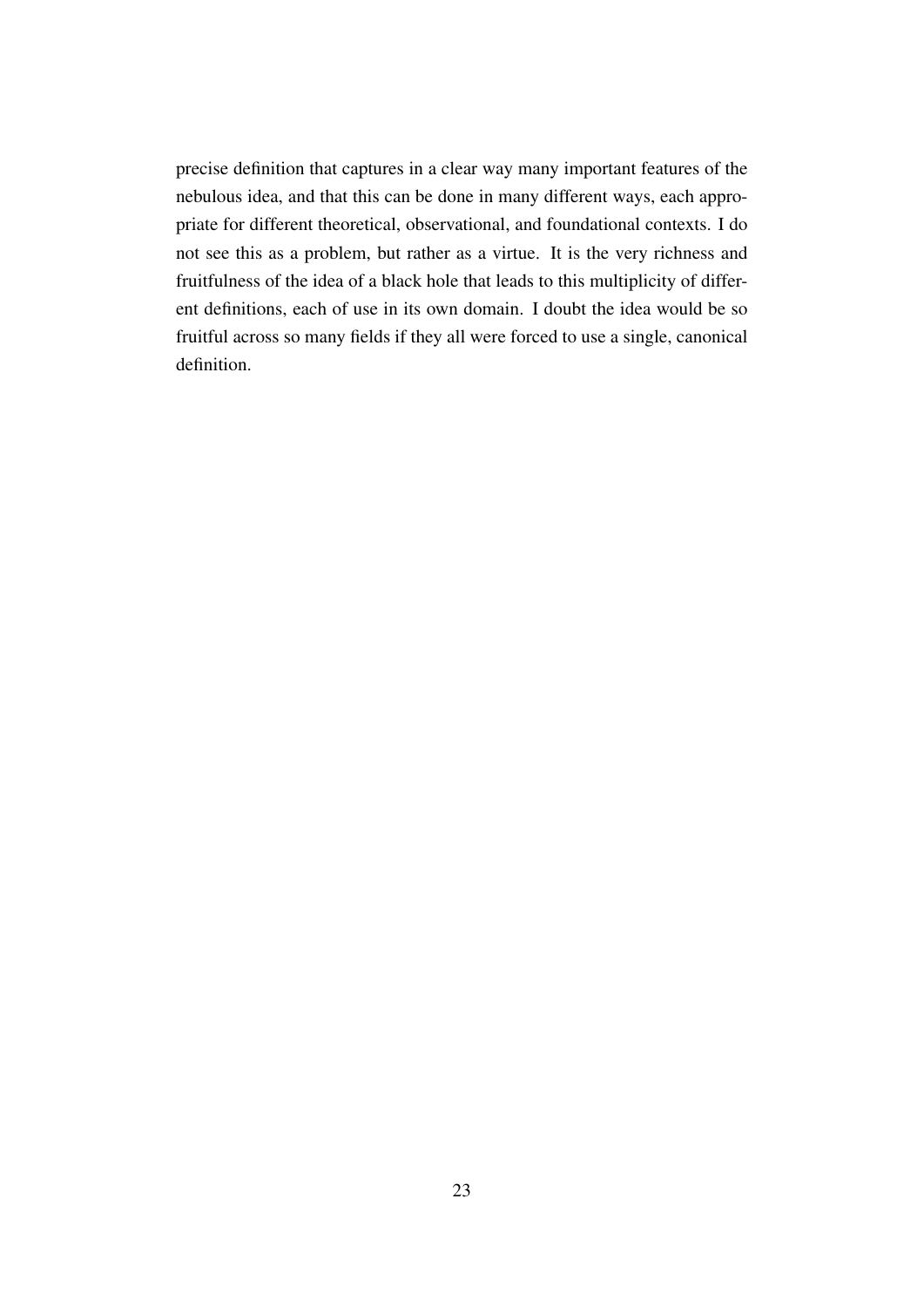#### Box 1: Astrophysical Views on Black Holes

A black hole is the ultimate prison: once you check in, you can never get out.

> – Avi Loeb, astrophysicist (cosmology, black hole evolution, first stars)

For all intents and purposes we *are* at future null infinity with respect to SgrA<sup>∗</sup> .

> – Ramesh Narayan, astrophysicist (active galactic nuclei, accretion disc flow)

[I]n practice we don't really care whether an object is 'precisely' a black hole. It is enough to know that it acts approximately like a black hole for some finite amount of time.... [This is] something that we can observe and test.

> – Don Marolf, theoretical physicist (semi-classical gravity, string theory, holography)

[A black hole is] a region which cannot communicate with the outside world for a long time (where 'long time' depends on what I am interested in).

– Bill Unruh, theoretical physicist (classical general relativity, quantum field theory on curved spacetime, analogue gravity)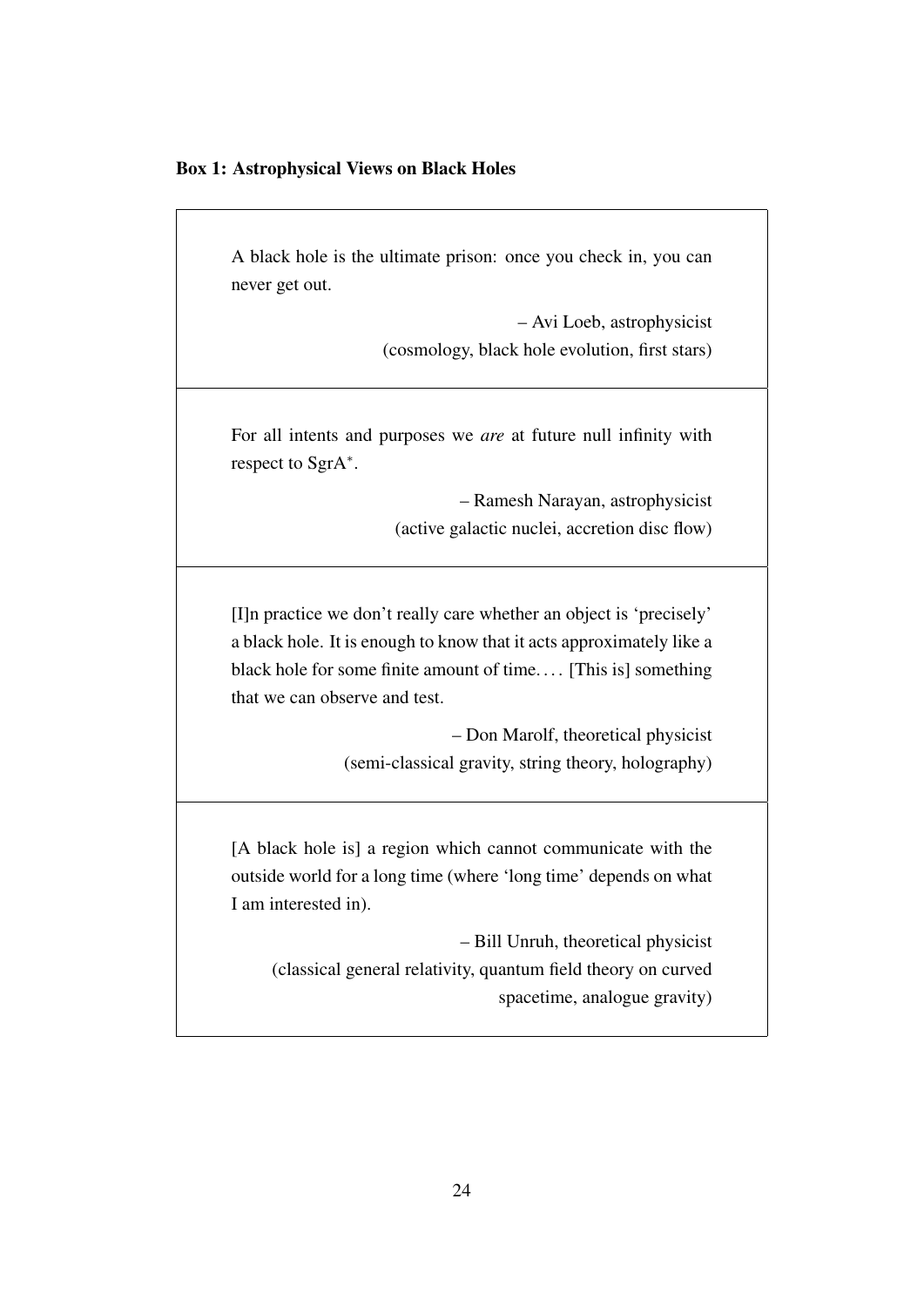Today 'black hole' means those objects we see in the sky, like for example Sagittarius A<sup>∗</sup> .

– Carlo Rovelli, theoretical physicist (classical general relativity, loop quantum gravity, cosmology, foundations of quantum mechanics)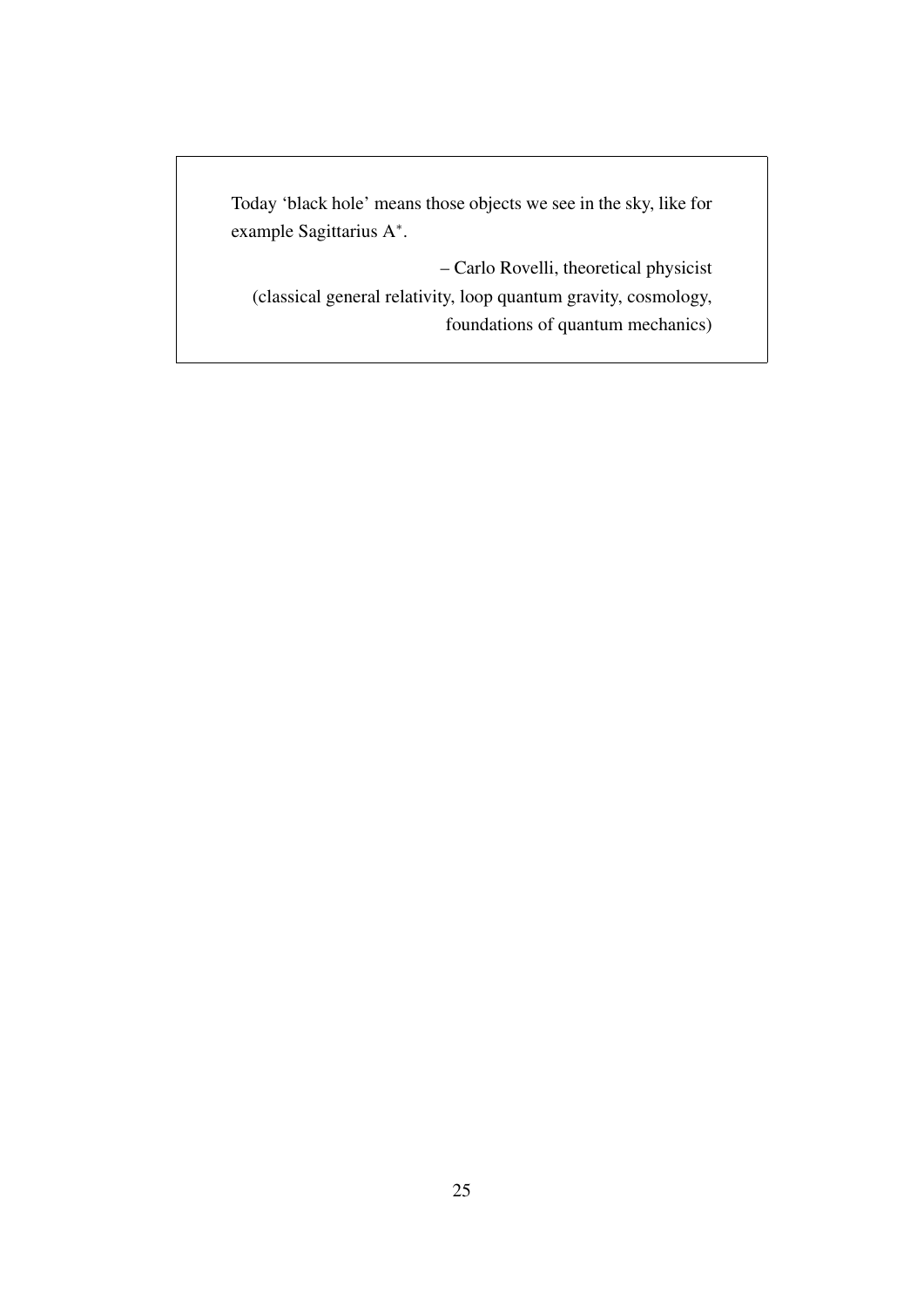## Box 2: Classical Relativity and Semi-Classical Gravity Views on Black **Holes**

I'd ... define a causal horizon as the boundary of the past of an infinite timelike curve [*i*.*e*., the past of the worldline of a potential observer], and the black hole [for that observer] as the region outside the past.

– Ted Jacobson, theoretical physicist (classical general relativity, semi-classical gravity, entropic gravity)

We [mathematicians] view a black hole to be a natural singularity for the Einstein equation, a singularity shielded by a membrane[, *i*.*e*., a horizon].

– Shing-Tung Yau, mathematician, mathematical physicist (classical relativity, Yang-Mills theory, string theory)

A black hole is the solution of Einstein's field equations for gravity without matter, which you get after all matter that made up a heavy object such as one or more stars, implodes due to its own weight.

> – Gerard 't Hooft, theoretical physicist (Standard Model, renormalizability, holography)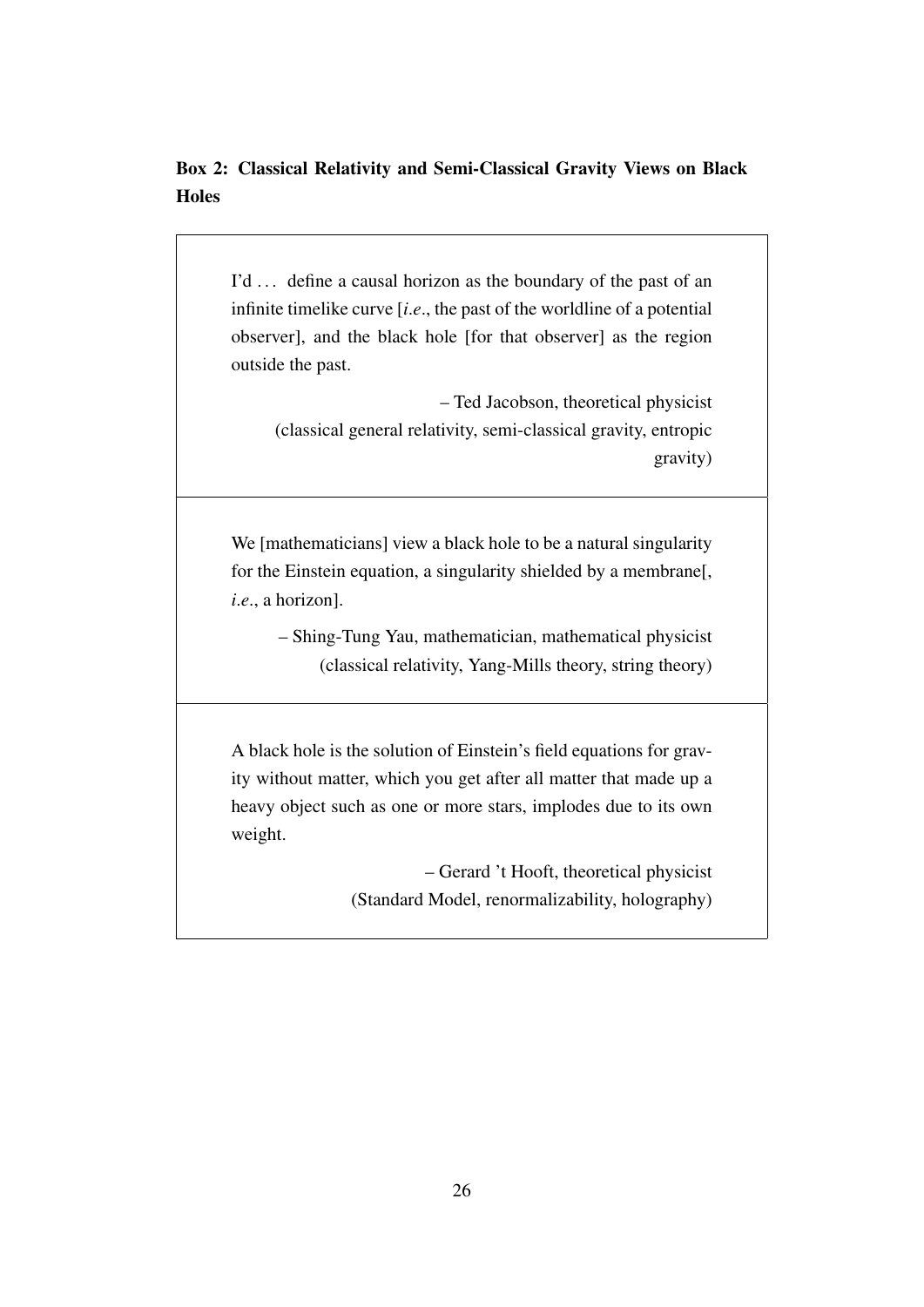I have no idea why there should be any controversy of any kind about the definition of a black hole. There is a precise, clear definition in the context of asymptotically flat spacetimes, [an event horizon].... I don't see this as any different than what occurs everywhere else in physics, where one can give precise definitions for idealized cases but these are not achievable/measurable in the real world.

– Bob Wald, theoretical physicist (classical general relativity, quantum field theory on curved spacetime)

It is tempting but conceptually problematic to think of black holes as objects in space, things that can move and be pushed around. They are simply not quasi-localised lumps of any sort of 'matter' that occupies [spacetime] 'points'.

> – Domenico Giulini, theoretical physicist (classical general relativity, canonical quantum gravity, foundations of quantum mechanics)

One can try to define a black hole in the context of holography and AdS-CFT as a macroscopic N-body solution to the quantum field theory that evolves like a fluid on the boundary of spacetime, which one can argue are the only solutions with horizons in the interior.

> – Paul Chesler, theoretical physicist (numerical relativity, holography)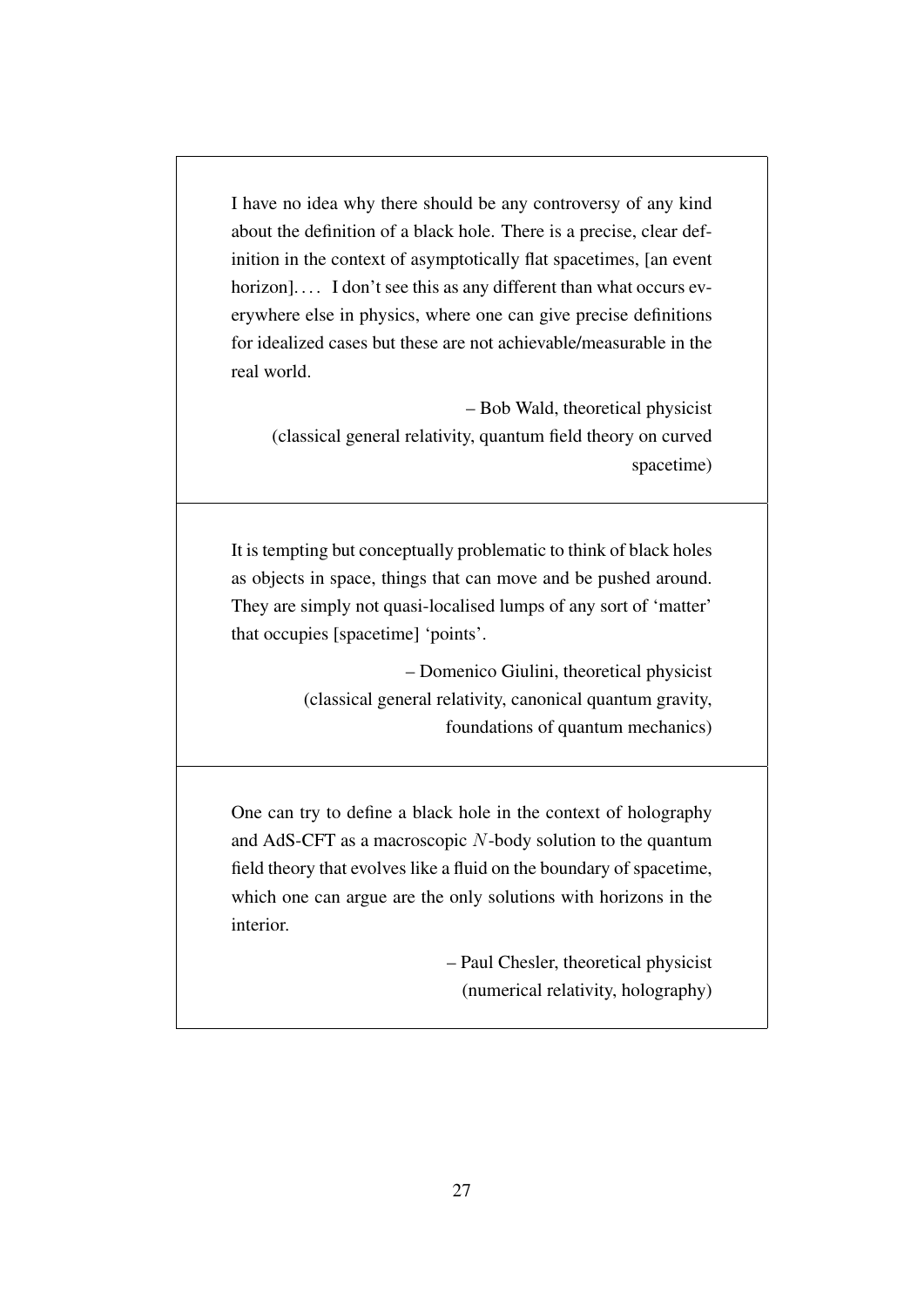In analog gravity things get more difficult, since the dispersion relation could mean that low energy waves cannot get out [of the horizon] while high energy ones can (or vice versa).

– Bill Unruh, theoretical physicist (classical general relativity, quantum field theory on curved spacetime, analogue gravity)

The versions of the description [of black holes] used tacitly or explicitly in different areas of classical physics (*e*.*g*. astrophysics and mathematical general relativity) differ in detail but are clearly referring to the same entities.

> – David Wallace, philosopher (foundations of quantum mechanics, statistical mechanics, cosmology)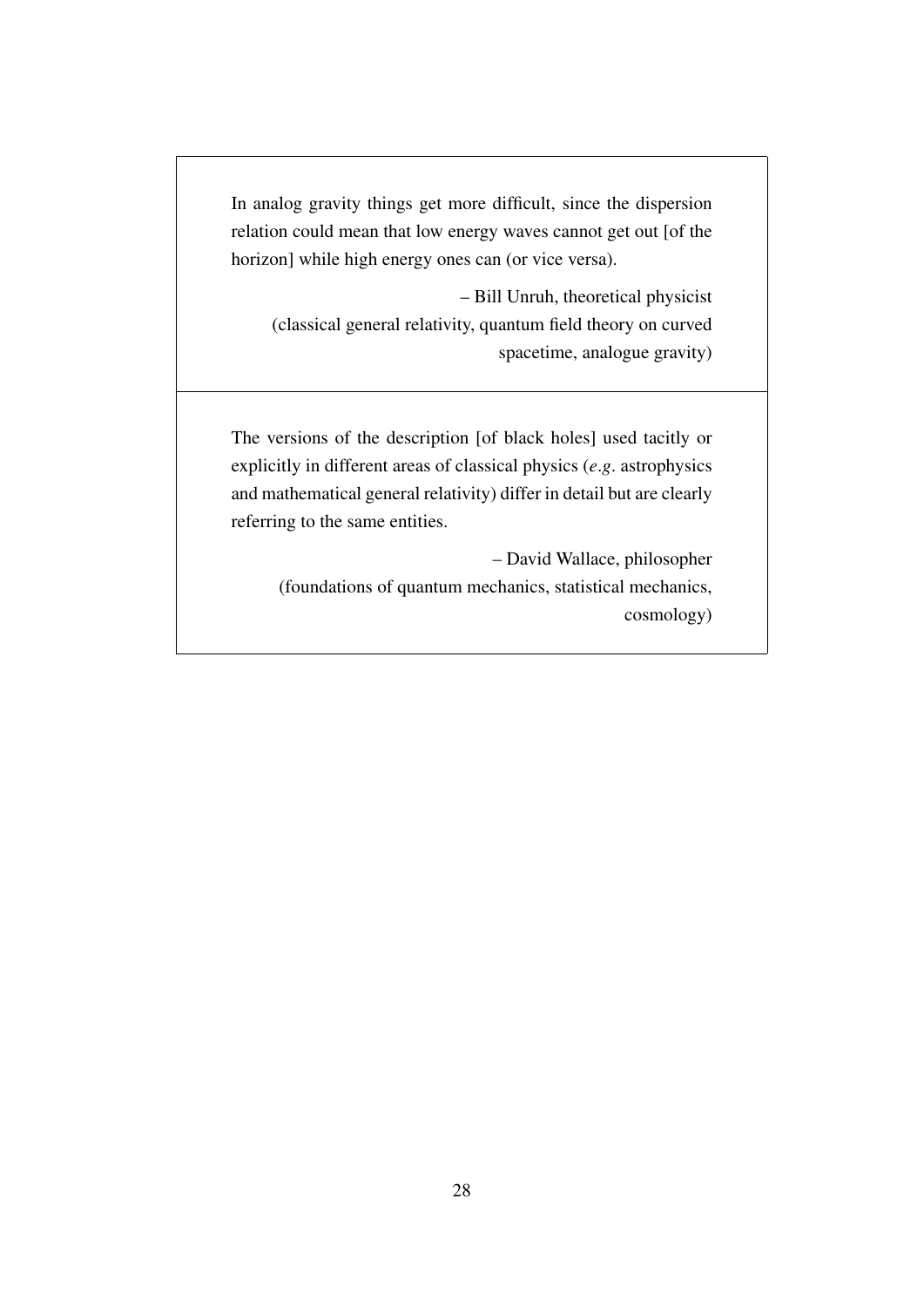#### Box 3: Quantum Gravity Views on Black Holes

I would not define a black hole [in this way]: by its classical central singularity. To me it is clear that that is an artefact of the limitations of General Relativity, and including quantum effects makes it disappear.

> – Francesca Vidotto, theoretical physicist (loop quantum gravity, quantum gravity phenomenology)

A primary motivation of my research on quasi-local horizons was to find a way of describing black holes in a unified manner in various circumstances they arise in fundamental classical physics, numerical relativity, relativistic astrophysics and quantum gravity.

– Abhay Ashtekar, theoretical physicist (classical general relativity, loop quantum gravity, cosmology)

Black holes are not clearly defined in string theory and holography.

> – Andy Strominger, theoretical physicist (string theory, holography)

[T]he event horizon . . . is a *spacetime concept*, and spacetime itself is a classical concept. From canonical gravity we learn that the concept of spacetime corresponds to a particle trajectory in mechanics. That is, after quantization the spacetime disappears in quantum gravity as much as the particle trajectory disappears in quantum mechanics.

> – Claus Kiefer, theoretical physicist (semi-classical gravity, canonical quantum gravity)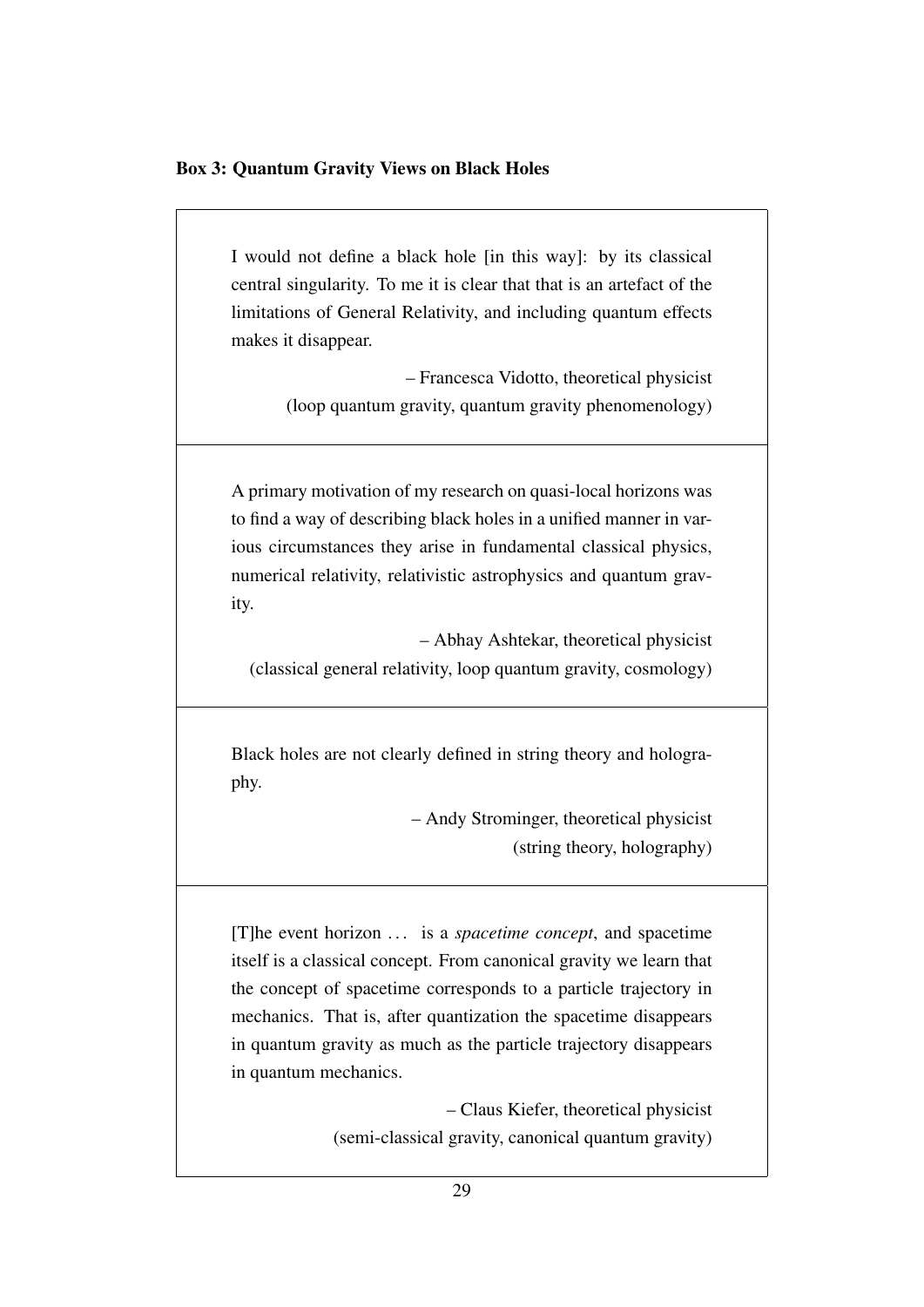#### Acknowledgements

I am grateful to all the many physicists and philosophers who responded to my questions with thoughtful enthusiasm—you are too many to name, but you know who you are. This essay would have been much poorer without the illumination of your discussions. I must, however, single out Abhay Ashtekar, Beatrice Bonga, Paul Chesler, Bob Geroch, Domenico Giulini, Gerard 't Hooft, Ted Jacobson, Claus Kiefer, Avi Loeb, Juan Maldacena, Don Marolf, Ramesh Narayan, Daniele Oriti, Carlo Rovelli, Karim Thébault, Bill Unruh, Bob Wald, David Wallace, and Shing-Tung Yau for supererogatory input and further discussion. I thank Bill Unruh and Bob Wald also for their recollections of the attitude of relativists in the 1960s and 1970s to black holes, as well as Avi Loeb and Ramesh Narayan for discussion about the reception of the idea in the community of astrophysicists at the same time. I am also grateful to Marios Karouzos, Associate Editor at *Nature Astronomy*, for suggesting I write this piece.

Some of this work was completed at the Black Hole Initiative at Harvard University, which is funded through a grant from the John Templeton Foundation. The rest was completed at the Munich Center for Mathematical Philosophy, in part funded by a grant from the Deutsche Forschungsgemeinschaft (CU 338/1-1).

### References

- <span id="page-29-0"></span>1. Ashtekar, A. & Krishnan, B. Dynamical horizons and their properties. *Phys. Rev. D* 68, 104030 (2003).
- <span id="page-29-1"></span>2. Hawking, S. Black hole explosions? *Nature* 248, 30–31 (1974).
- <span id="page-29-2"></span>3. Hawking, S. Particle creation by black holes. *Commun. Math. Phys.* 43, 199–220 (1975).
- <span id="page-29-3"></span>4. Curiel, E. Classical black holes are hot (2016). [arXiv:1408.3691 \[gr-qc\].](http://arxiv.org/abs/1408.3691)
- <span id="page-29-4"></span>5. Marolf, D. The black hole information problem: Past, present, and future. *Rep. Prog. Phys.* 80, 092001 (2017).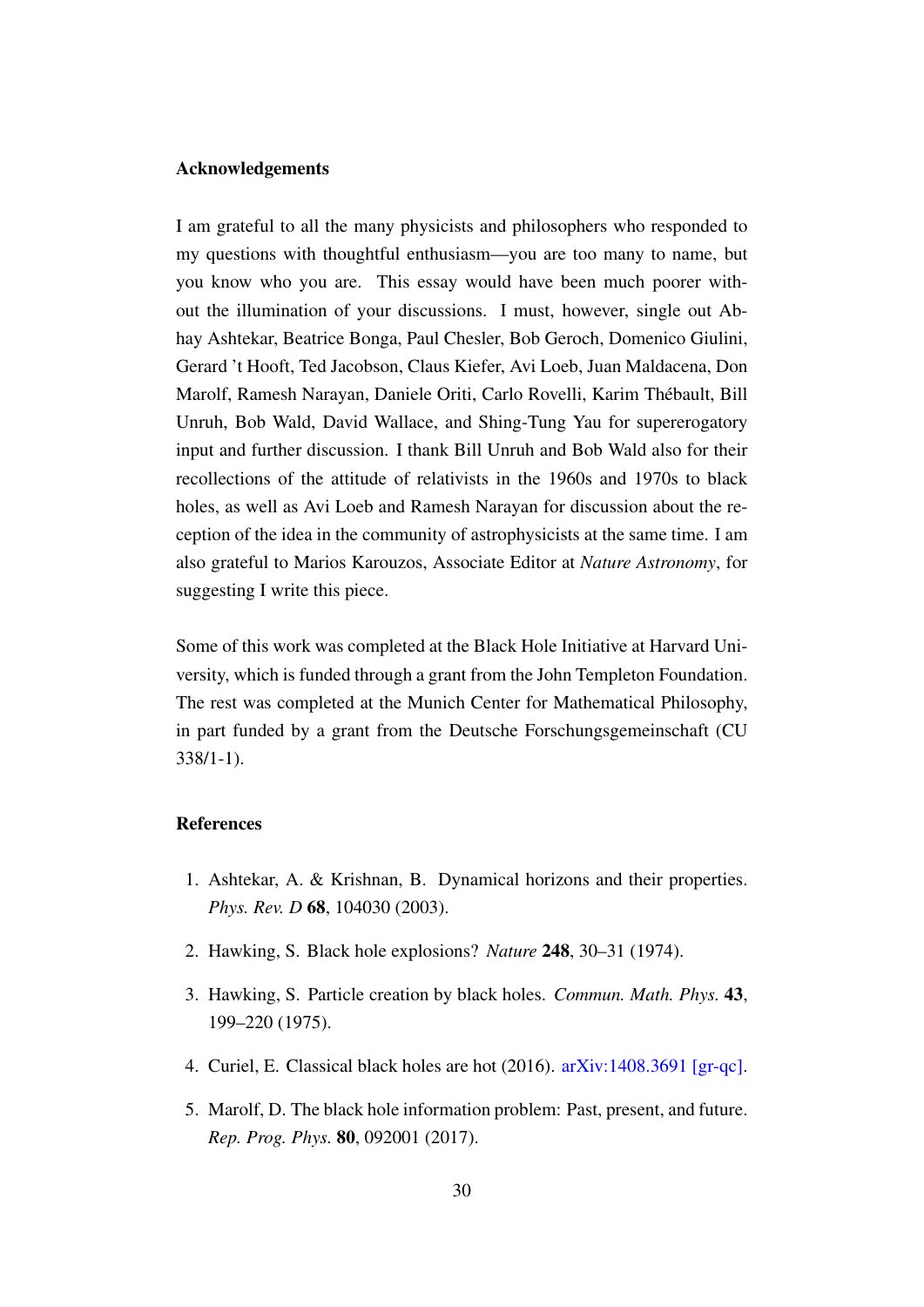- <span id="page-30-0"></span>6. Unruh, W. & Wald, R. Information loss. *Rep. Prog. Phys.* 80, 092002 (2017).
- <span id="page-30-1"></span>7. Earman, J. *Bangs, Crunches, Whimpers and Shrieks: Singularities and Acausalities in Relativistic Spacetimes* (Oxford University Press, Oxford, 1995).
- <span id="page-30-2"></span>8. Earman, J. & Eisenstaedt, J. Einstein and singularities. *Stud. Hist. Philos. M. P.* 30, 185–235 (1999).
- <span id="page-30-3"></span>9. Eisenstaedt, J. The early interpretation of the Schwarzschild solution. In Howard, D. & Stachel, J. (eds.) *Einstein and the History of General Relativity*, 213–233 (Birkhäuser, Boston, 1989). Proceedings of the First International Conference on the History of General Relativity, North Andover, MA, 8–11 May 1986.
- <span id="page-30-4"></span>10. Weinberg, S. *Gravitation and Cosmology: Principles and Applications of the General Theory of Relativity* (Wiley and Sons Press, New York, 1972).
- <span id="page-30-5"></span>11. Genzel, R., Eckart, A., Ott, T. & Eisenhauer, F. On the nature of the dark mass in the centre of the Milky Way. *Mon. Not.@ R.@ Astron.@ Soc.* 291, 219–234 (1997).
- <span id="page-30-6"></span>12. Ghez, A., Morris, M., Becklin, E., Tanner, A. & Kremenek, T. The accelerations of stars orbiting the Milky Way's central black hole. *Nature* 407, 349–351 (2000).
- <span id="page-30-7"></span>13. Hawking, S. & Ellis, G. *The Large Scale Structure of Space-Time* (Cambridge University Press, Cambridge, 1973).
- <span id="page-30-8"></span>14. Wald, R. *General Relativity* (University of Chicago Press, Chicago, 1984).
- <span id="page-30-9"></span>15. Jacobson, T. & Parentani, R. Horizon entropy. *Found. Phys.* 33, 323–348 (2003).
- <span id="page-30-10"></span>16. Penrose, R. Gravitational collapse and space-time singularities. *Phys. Rev. Lett.* 14, 57–59 (1965).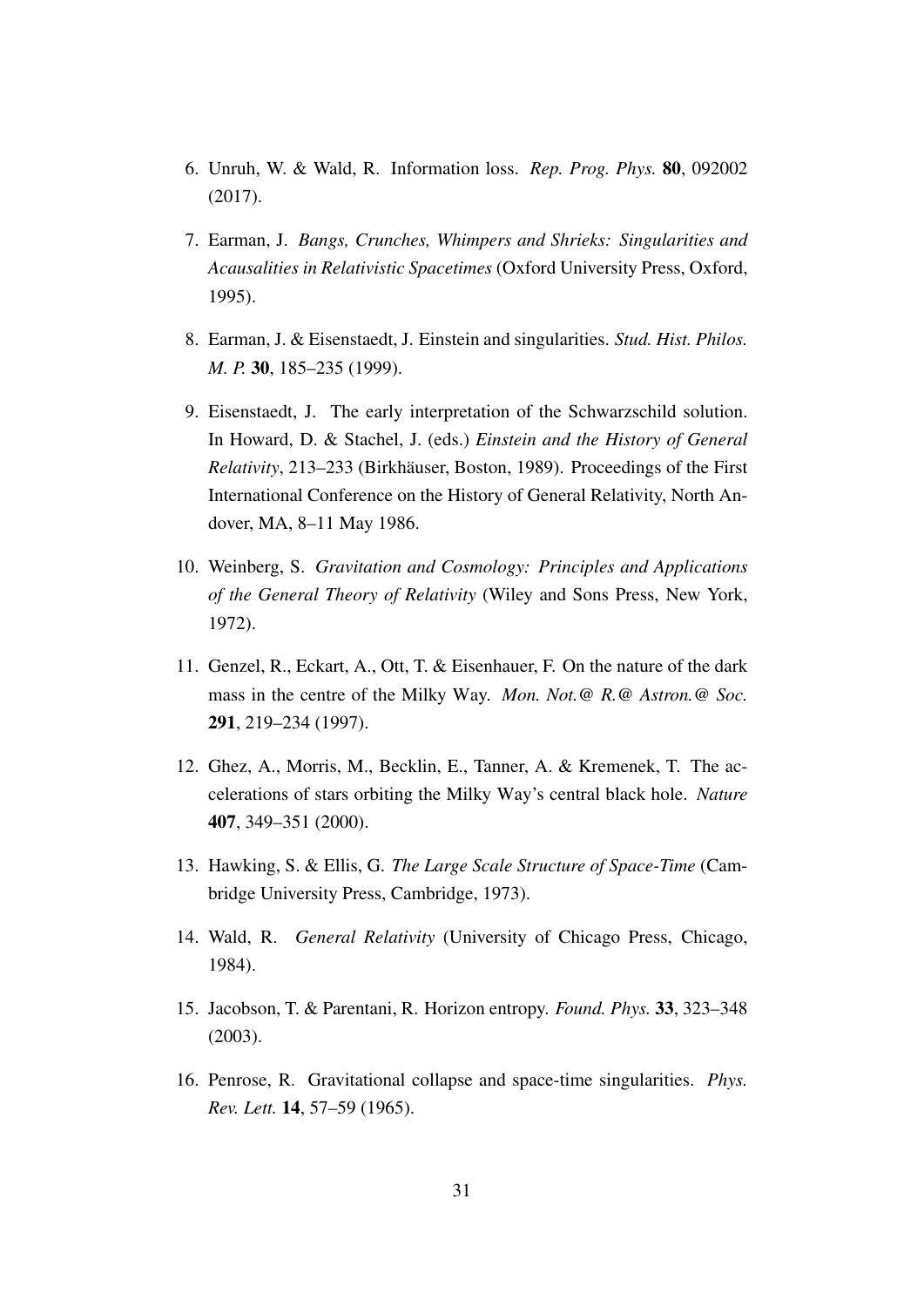- <span id="page-31-0"></span>17. Hayward, S. General laws of black hole dynamics. *Phys. Rev. D* 49, 6467–6474 (1994).
- <span id="page-31-1"></span>18. Ashtekar, A., Beetle, C. & Fairhurst, S. Isolated horizons: A generalization of black hole mechanics. *Class. Quant. Grav.* 16, L1–L7 (1999).
- <span id="page-31-2"></span>19. Bengtsson, I. & Senovilla, J. The region with trapped surfaces in spherical symmetry, its core, and their boundaries. *Phys. Rev. D* 83, 044012 (2011).
- <span id="page-31-3"></span>20. Penrose, R. Gravitational collapse: The role of general relativity. *Rev. Nuovo Cimento* Numero Speziale 1, 257–276 (1969).
- <span id="page-31-4"></span>21. Narayan, R. & McClintock, J. Observational evidence for black holes (2013). [arXiv:1312.6698 \[astro-ph.HE\].](https://arxiv.org/abs/1312.6698)
- <span id="page-31-5"></span>22. Collmar, W. *et al.* Panel discussion: The definitive proofs of the existence of black holes. In Hehl, F., Kiefer, C. & Metzler, R. (eds.) *Black Holes: Theory and Observation*, vol. 514 of *Lecture Notes in Physics*, chap. 22, 481–489 (Springer-Verlag, Berlin, 1998).
- <span id="page-31-6"></span>23. Eckart, A. *et al.* The milky way's supermassive black hole: How good a case is it? *Found. Phys.* 47, 553–624 (2017).
- <span id="page-31-7"></span>24. Wald, R. Gravitation, thermodynamics and quantum theory. *Class. Quant. Grav.* 16, A177–A190 (1999).
- <span id="page-31-8"></span>25. Wall, A. Ten proofs of the generalized second law. *J. High Energy Phys.* JHEP06(2009), 021 (2009).
- <span id="page-31-9"></span>26. Maldacena, J. The large N limit of superconformal field theories and supergravity. *Adv. Theor. Math. Phys.* 2, 231–252 (1998).
- <span id="page-31-10"></span>27. 't Hooft, G. Dimensional reduction in quantum gravity (1993). [arXiv:gr](http://xxx.lanl.gov/abs/gr-qc/9310026)[qc/9310026v1.](http://xxx.lanl.gov/abs/gr-qc/9310026)
- 28. 't Hooft, G. The holographic principle (2000). [arXiv:gr-qc/0003004v2.](http://xxx.lanl.gov/abs/gr-qc/0003004)
- <span id="page-31-11"></span>29. Bousso, R. The holographic principle for general backgrounds. *Class. Quant. Grav.* 17, 997 (2006).